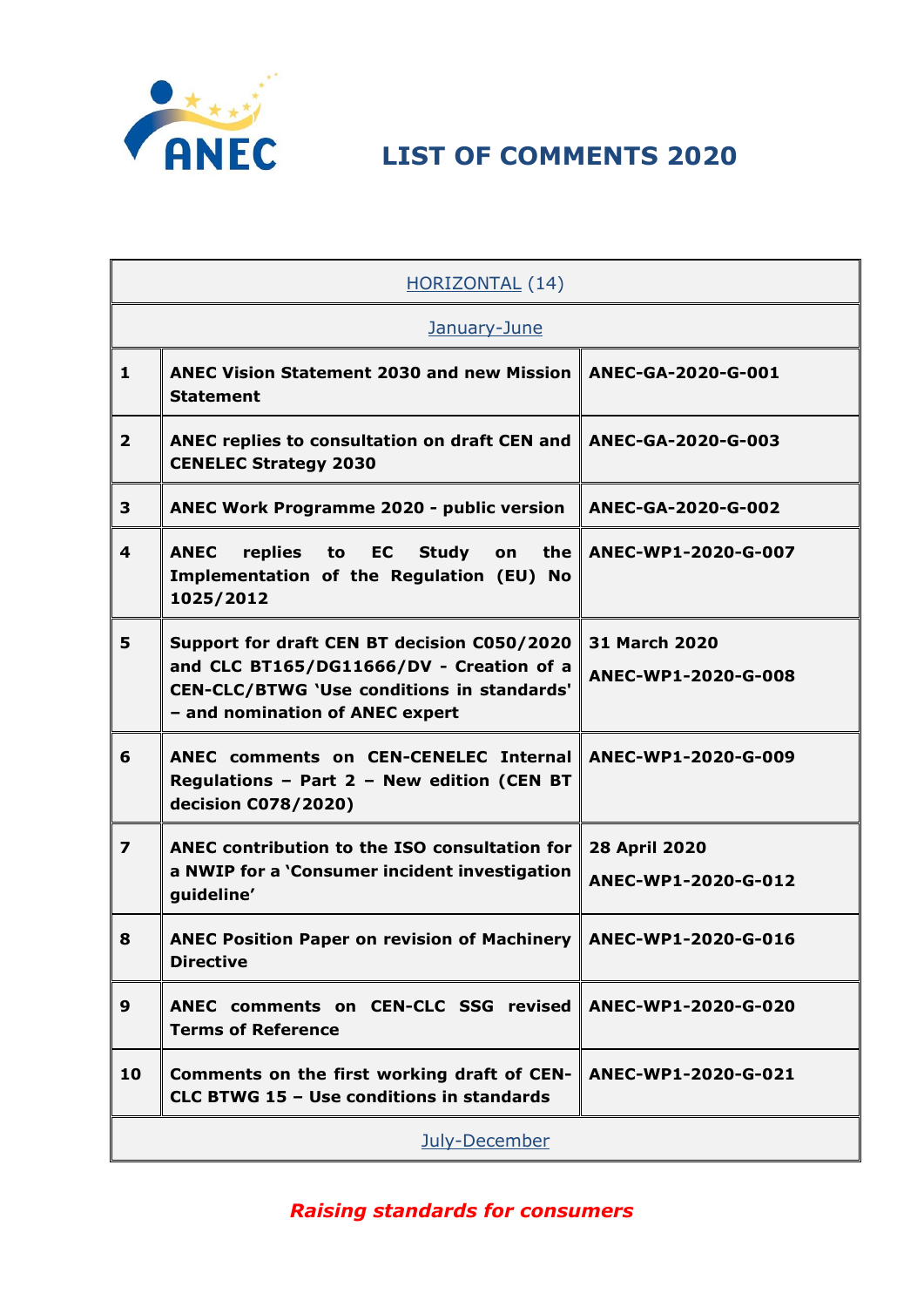

ř.

| 11 | <b>ANEC Position Paper on Draft Annual Union</b><br><b>Work Programme for European</b><br>Standardisation 2021, July 2020                   | ANEC-WP1-2020-G-030                 |
|----|---------------------------------------------------------------------------------------------------------------------------------------------|-------------------------------------|
| 12 | <b>ANEC position on the new EU Consumer</b><br>Agenda 2021 - 2027: Response to the EC<br><b>Roadmap Consultation, July 2020</b>             | ANEC-SC-2020-G-014                  |
| 13 | <b>ANEC Comments about AFNOR proposal to set</b><br>up a new ISO TC on Social Responsibility<br>(ISO/TS/P 289)                              | 14 July 2020<br>ANEC-WP1-2020-G-027 |
| 14 | <b>ANEC comments on CEN BT decision</b><br>C162/2020 'Committee Internal Balloting<br>(CIB) use cases: duration and sensitive use<br>cases' | ANEC-WP1-2020-G-031                 |

 $\blacksquare$ 

| CHILD SAFETY (67)       |                                                                                                                                                                    |                                                        |  |
|-------------------------|--------------------------------------------------------------------------------------------------------------------------------------------------------------------|--------------------------------------------------------|--|
|                         | January-June                                                                                                                                                       |                                                        |  |
| $\mathbf{1}$            | Input to the CEN TC 207 WG2 'Children's<br>furniture' Ad Hoc Group for the revision of EN<br>7474-1 'Bunkbeds'                                                     | 2 January 2020<br><b>ANEC-CHILD-2020-G-007</b>         |  |
| $\overline{2}$          | Support for CEN TC 52 document N2286, draft<br>Decision C419 to skip FV of EN 71-7:2014<br>+A2:2018/prA3                                                           | 9 January 2020<br><b>ANEC-CHILD-2020-G-004</b>         |  |
| 3                       | Support for CEN TC 52 document N2277, draft<br><b>Decision C418 Appointment of a new convenor</b><br>of CEN/TC 52/WG 5                                             | 9 January 2020<br><b>ANEC-CHILD-2020-G-005</b>         |  |
| $\overline{\mathbf{4}}$ | Comments to CEN TC 122 WG1 TG1 on the<br>December 2019 Working Draft for a CEN TR on<br>"Demands and Availability of anthropometric<br>data of children in Europe" | <b>10 January 2020</b><br><b>ANEC-CHILD-2020-G-003</b> |  |
| 5                       | Input to draft answer from TC 136 SC1 IP on<br>Interpretation request 2019-16 - tyre swing<br>seats                                                                | <b>16 January 2020</b><br>ANEC-ML-2020-002             |  |
| 6                       | Input for the January 2020 meeting of CEN TC<br>248 WG20 'Safety of children's clothing': ANEC                                                                     | 17 January 2020<br><b>ANEC-CHILD-2020-G-006</b>        |  |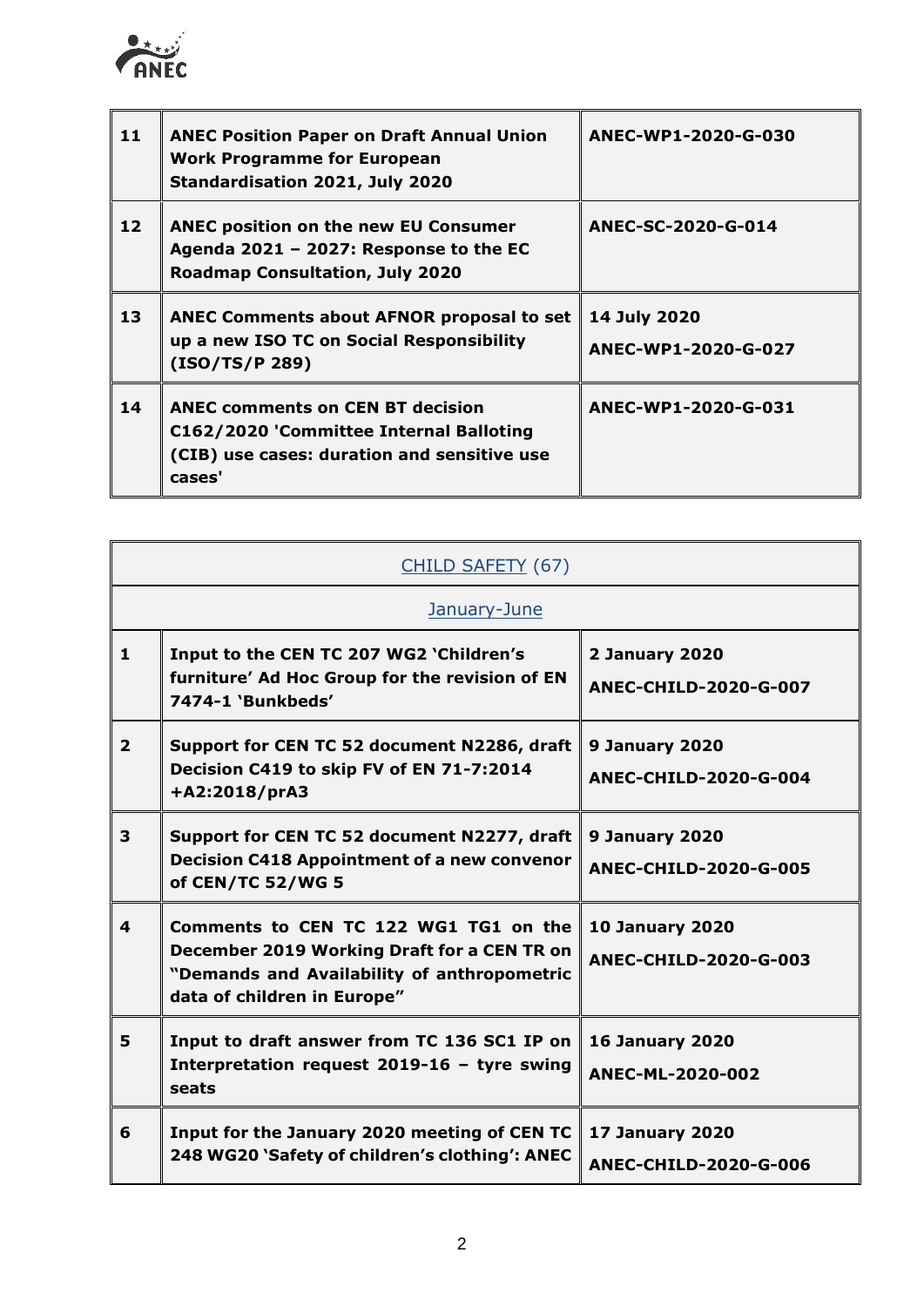

|                | positions on safety of swimwear, disguise<br>costumes and headbands                                                                                                                                                                                                     |                                                                         |
|----------------|-------------------------------------------------------------------------------------------------------------------------------------------------------------------------------------------------------------------------------------------------------------------------|-------------------------------------------------------------------------|
| $\overline{z}$ | Support for CEN TC 248 document N2018,<br>Draft Decision 61/2019 to request a 2 <sup>nd</sup> CEN<br>ENQ vote for CEN TS 17394 parts 1, 3 and 4<br>(Safety of children's clothing - Security of<br>attachments) to allow for essential technical<br>changes to be made. | <b>27 January 2020</b><br><b>ANEC-CHILD-2020-G-011</b>                  |
| 8              | Input on trampoline park classification for the<br>February meeting of CEN TC 136 WG17                                                                                                                                                                                  | <b>28 January 2020</b><br><b>ANEC-CHILD-2020-G-013</b>                  |
| 9              | Further input for the February meeting of CEN<br>TC 136 WG17 'Trampoline parks'                                                                                                                                                                                         | <b>29 January 2020</b><br>ANEC-ML-2020-0012                             |
| 10             | Support with comment and favourable opinion<br>on FprEN 14350 'Child care articles - Drinking<br>equipment - Safety requirements and test<br>methods'                                                                                                                   | <b>30 January 2020</b><br><b>ANEC-CHILD-2020-G-014</b><br>ANEC-FV-F-002 |
| 11             | Support for draft CEN BT decision 2020/c022,<br>Request from CEN/TC 136 for a 2nd tolerance<br>for prEN ISO 23659 'Trampoline parks'                                                                                                                                    | <b>30 January 2020</b><br><b>ANEC-CHILD-2020-G-015</b>                  |
| 12             | Input to the convenor of CEN TC 248 WG20 on<br>safety problems with children's swim wear                                                                                                                                                                                | 1 February 2020<br>ANEC-ML-2020-0014                                    |
| 13             | Further input for the February meeting of CEN<br>TC 136 WG17 'Trampoline parks'                                                                                                                                                                                         | 3 February 2020<br>ANEC-ML-2020-0013                                    |
| 14             | Input on the systematic review of ISO/IEC<br>Guide 50:2014 'Safety aspects - Guidelines<br>for child safety in standards and other<br>specifications'                                                                                                                   | 7 February 2020<br><b>ANEC-CHILD-2020-G-009</b><br>ANEC-ML-2020-0015    |
| 15             | Support for CEN/TC 252 document N1715,<br>WG5 Decision 2/2019, Activation of NWI for<br>revision prEN 12586 "Child care articles -<br>Soother holder - Safety requirements and test<br>methods"                                                                         | 11 February 2020<br>ANEC-CHILD-2020-G-016                               |
| 16             | Reply to CEN/TC 136 SC1 WG9 document N20,<br>Updated version and addressed comments of<br>EN 14960-3 'Snappies' after CEN ENQ                                                                                                                                           | 11 February 2020<br>ANEC-CHILD-2020-G-017                               |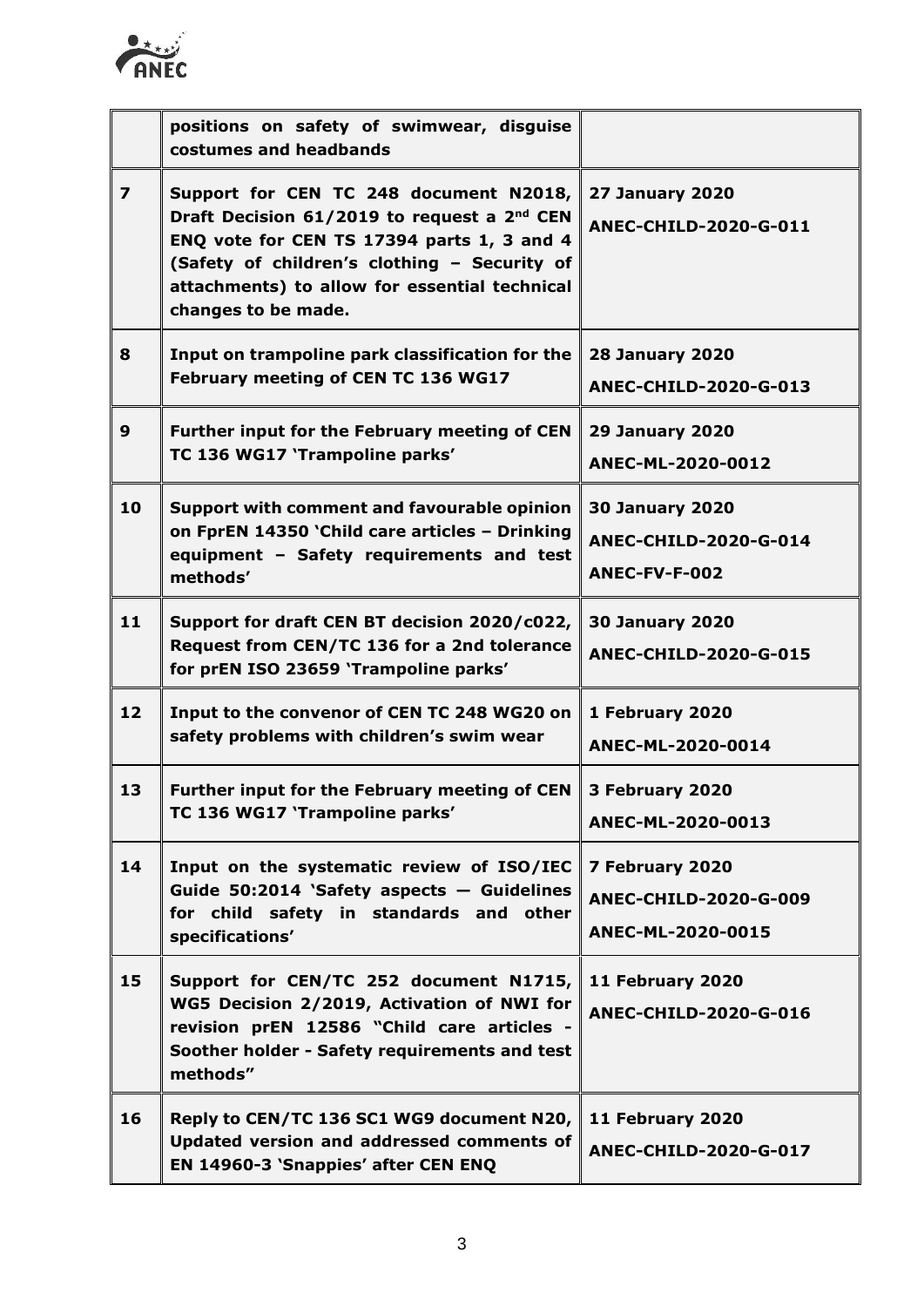

| 17 | Input to CEN TC 122 WG1 TG1 on draft NWI<br>template for a CEN TR on sources of<br>anthropometric data of children                                                                                                                                         | 13 February 2020<br><b>ANEC-CHILD-2020-G-019</b>                        |
|----|------------------------------------------------------------------------------------------------------------------------------------------------------------------------------------------------------------------------------------------------------------|-------------------------------------------------------------------------|
| 18 | Comments and favourable opinion on the<br>16890/prA1 'Children's<br>enquiry of<br><b>EN</b><br>furniture - Mattresses for cots and cribs -<br>Safety requirements and test methods'                                                                        | 21 February 2020<br><b>ANEC-CHILD-2020-G-020</b><br>ANEC-2020-ENQ-F-002 |
| 19 | Input on injury data pyramid for the meetings<br>of CEN TC 248 WG20 'Safety of children's<br>clothing' and WG34 'Textile child-care articles'                                                                                                              | 25 February 2020<br>ANEC-ML-2020-0022                                   |
| 20 | Comments and not-favourable opinion on the<br>2 <sup>nd</sup> enquiry of prEN 1466 "Child use and care<br>articles - Carry cots and stands - Safety<br>requirements and test methods"                                                                      | 27 February 2020<br>ANEC-CHILD-2020-G-028<br>ANEC-2020-ENQ-NF-002       |
| 21 | Support with comments on document CEN TC<br>248 WG20 N619, first working draft for the<br>revision of prCEN TR 16792 'Safety of<br>children's clothing - Recommendations for the<br>design and manufacture of children's clothing<br>- Mechanical safety'. | 27 February 2020<br><b>ANEC-CHILD-2020-G-027</b>                        |
| 22 | Support for CEN TC 162 document N4150,<br>draft Decision C537 to launch a second<br>enquiry for prEN 13138, parts 1 to 3 'Buoyant<br>aids for swimming instruction'                                                                                        | 27 February 2020<br><b>ANEC-CHILD-2020-G-033</b>                        |
| 23 | Comments on document CEN TC 248 WG20<br>N640, revision of Terms and Definitions of EN<br>14682:2014 'Safety of Children's Clothing -<br>Cords & Drawstrings on Children's Clothing -<br>Specifications'                                                    | 28 February 2020<br><b>ANEC-CHILD-2020-G-031</b>                        |
| 24 | Reply to the systematic review of ISO 8124-<br>4:2014 'Safety of toys - Part 4: Swings, slides<br>and similar activity toys for indoor and<br>outdoor family domestic use', supporting a<br>revision                                                       | 2 March 2020<br><b>ANEC-CHILD-2020-G-029</b>                            |
| 25 | Reply to the systematic review of EN 1176-<br>11:2014 'Playground equipment and surfacing<br><b>Additional</b><br>11:<br>specific<br>Part<br>safety                                                                                                        | 2 March 2020<br><b>ANEC-CHILD-2020-G-030</b>                            |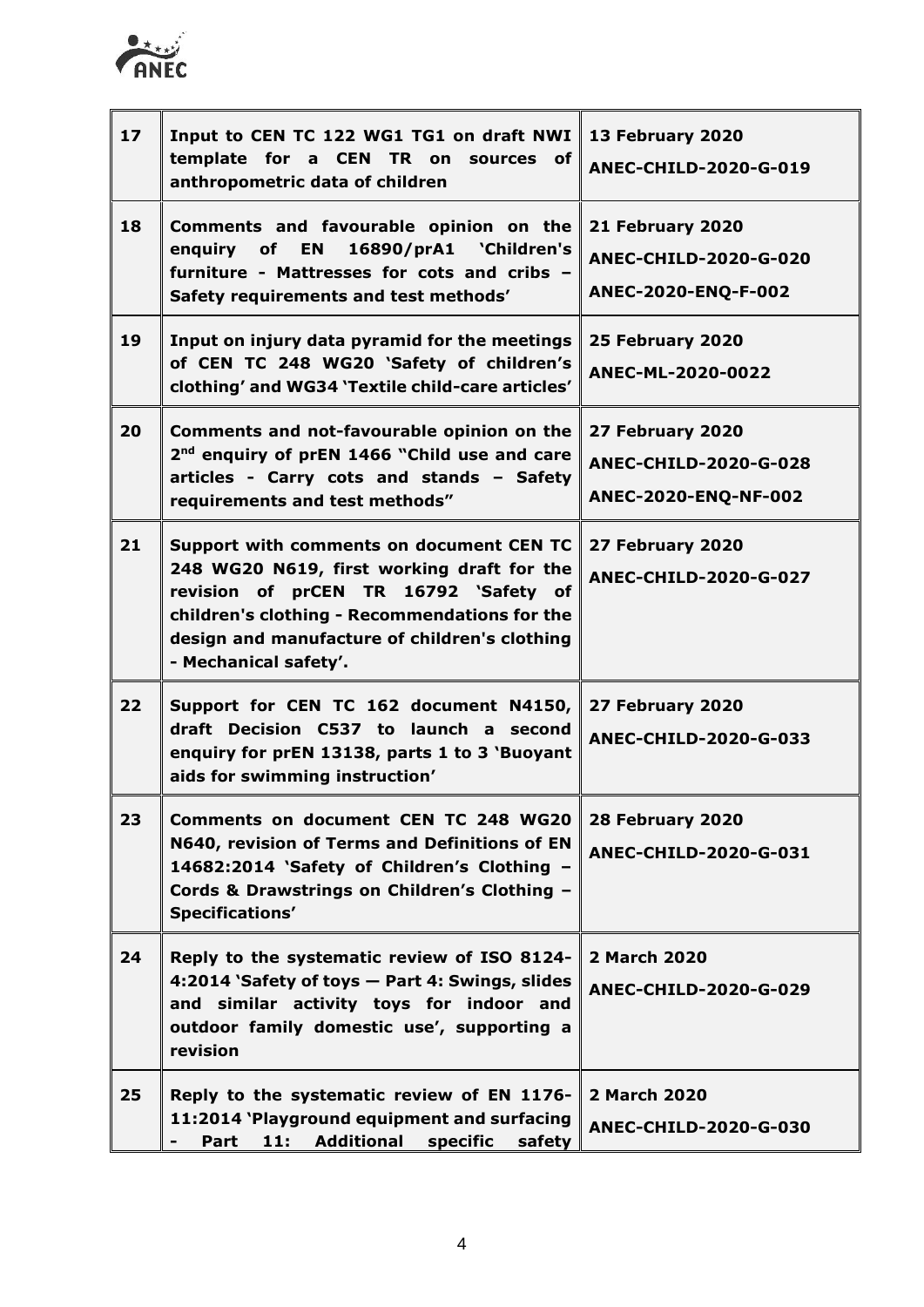

|    | requirements and test methods for spatial<br>network', asking to confirm the EN                                                                                                                                                      |                                                      |
|----|--------------------------------------------------------------------------------------------------------------------------------------------------------------------------------------------------------------------------------------|------------------------------------------------------|
| 26 | Feedback to CEN TC 248 WG34 on document N<br>374, Hazard-based structure for the revision<br>of EN 16781 'Textile child care articles - Safety<br>requirements and test methods for children's<br>sleep bags for use in a cot'       | <b>4 March 2020</b><br><b>ANEC-CHILD-2020-G-034</b>  |
| 27 | Support for CEN TC 252 document N 1719,<br>Draft decision C479/2020, Adoption of a<br>preliminary new work item - Revision of EN<br>14372 "Child care articles - Cutlery and<br>feeding utensils - Safety requirements and<br>tests" | <b>9 March 2020</b><br><b>ANEC-CHILD-2020-G-036</b>  |
| 28 | Support for CEN TC 252 document N1726,<br>draft Decision C480 for a 9 months tolerance<br>request for prEN 1930 'Safety barriers'                                                                                                    | <b>18 March 2020</b><br><b>ANEC-CHILD-2020-G-038</b> |
| 29 | Support for CEN TC 252 WG1 document N806,<br>Adoption of a PWI for the revision of prEN<br>12221 'Changing units'                                                                                                                    | <b>18 March 2020</b><br><b>ANEC-CHILD-2020-G-039</b> |
| 30 | Support for CEN TC 52 document N2296, draft<br>Business Plan 2020 CEN TC 52 'Safety of Toys'                                                                                                                                         | <b>26 March 2020</b><br>ANEC-CHILD-2020-G-037        |
| 31 | Comments on 'Non-paper for the CSN group.<br>Draft for new safety requirements for child<br>care articles' (revision of Mandate M/264) and<br><b>ANEC proposal for chemical requirements</b>                                         | 31 March 2020<br><b>ANEC-CHILD-2020-G-040</b>        |
| 32 | Support for CEN BT document N 11935, draft<br>decision BT C046/2020 to request a 2nd CEN<br>ENQ vote for CEN TS 17394 parts 1,3 and 4<br>(safety of children's clothing) to allow for<br>essential technical changes to be made      | 31 March 2020<br><b>ANEC-CHILD-2020-G-041</b>        |
| 33 | Input to DG JUST on possible referencing of EN<br>1130:2019 'Cribs' and EN 14988:2017 +<br>A1:2020 'High chairs' in the OJEU                                                                                                         | 1 April 2020<br><b>ANEC-CHILD-2020-G-042</b>         |
| 34 | Support for CEN TC 252 document N 1727,<br><b>Draft</b><br>decision<br>C481/2020<br>Technical/editorial changes after FV of FprEN                                                                                                    | 3 April 2020<br><b>ANEC-CHILD-2020-G-047</b>         |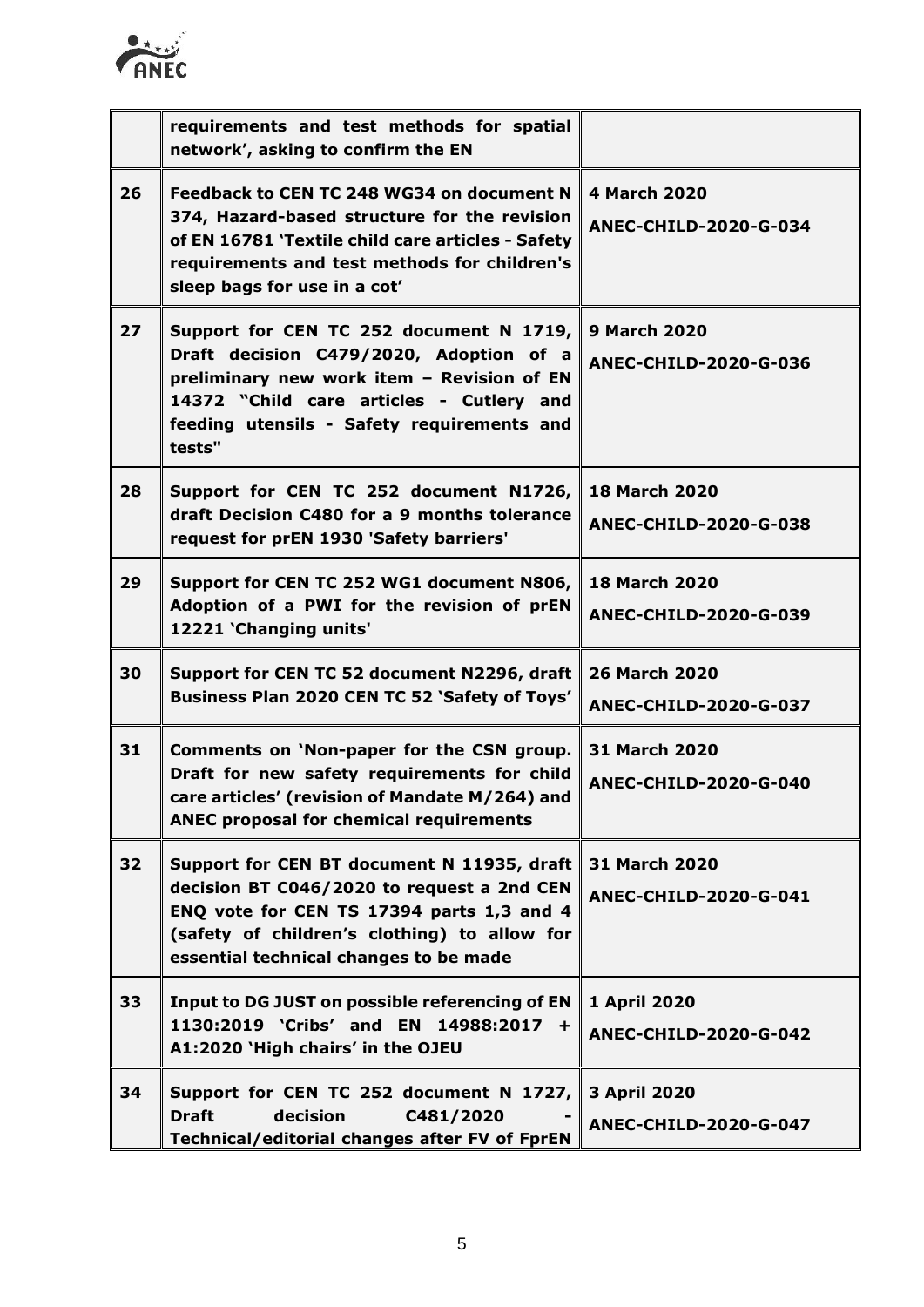

|    | 13209-1 "Child care articles - Child carriers -<br>Part 1: Framed back carrier"                                                                                                                                         |                                                      |
|----|-------------------------------------------------------------------------------------------------------------------------------------------------------------------------------------------------------------------------|------------------------------------------------------|
| 35 | Comments on draft minutes of April 2019<br>meeting of the Toy-ADCO Group                                                                                                                                                | <b>7 April 2020</b><br>ANEC-ML-2020-0031             |
| 36 | Reply to the formal vote of FprEN 1273 'Child<br>care articles - Baby walking frames - Safety<br>requirements and test methods'                                                                                         | <b>14 April 2020</b><br><b>ANEC-CHILD-2020-G-046</b> |
| 37 | Support for CEN TC 122 document N 1546,<br>New Work Item Proposal for a Technical<br>Report on 'Demands and Availability of<br>anthropometric and strength data of children<br>in Europe'                               | <b>16 April 2020</b><br><b>ANEC-CHILD-2020-G-049</b> |
| 38 | for the CASP2020 joint<br>market<br>Input<br>surveillance action on baby nests, co-sleepers<br>and sleep bags                                                                                                           | 17 April 2020<br><b>ANEC-CHILD-2020-G-051</b>        |
| 39 | Support for CEN TC 52 document N 2303, Draft<br>decision C420 for the adoption of a NWI for an<br>amendment to EN 71-3 'Safety of toys - Part<br>3: Migration of certain elements - Adaptation<br>of limit values'      | 23 April 2020<br><b>ANEC-CHILD-2020-G-048</b>        |
| 40 | Comments on ISO DIS 31110 'Wheeled child<br>conveyances - Pushchairs and<br>prams<br>Requirements and test methods'                                                                                                     | 29 April 2020<br><b>ANEC-CHILD-2020-G-053</b>        |
| 41 | Annual Report for the plenary meeting of CEN<br>TC 252 'Child care articles'                                                                                                                                            | 4 May 2020<br><b>ANEC-CHILD-2020-G-052</b>           |
| 42 | Support with comment from Consumers<br>International and ANEC on ISO 8124-1:2018<br>'Safety of toys -Part 1: Safety aspects related<br>to mechanical and physical properties', FDAM<br>1 'Flying toys'                  | 5 May 2020<br><b>ANEC-CHILD-2020-G-059</b>           |
| 43 | Support from Consumers International and<br>ANEC for ISO 8124-1:2018/FDAM 2:2020(E)<br>'Safety of toys - Part 1: Safety aspects related<br>mechanical and<br>physical properties,<br>to<br><b>Amendment 2: Various'</b> | 5 May 2020<br><b>ANEC-CHILD-2020-G-054</b>           |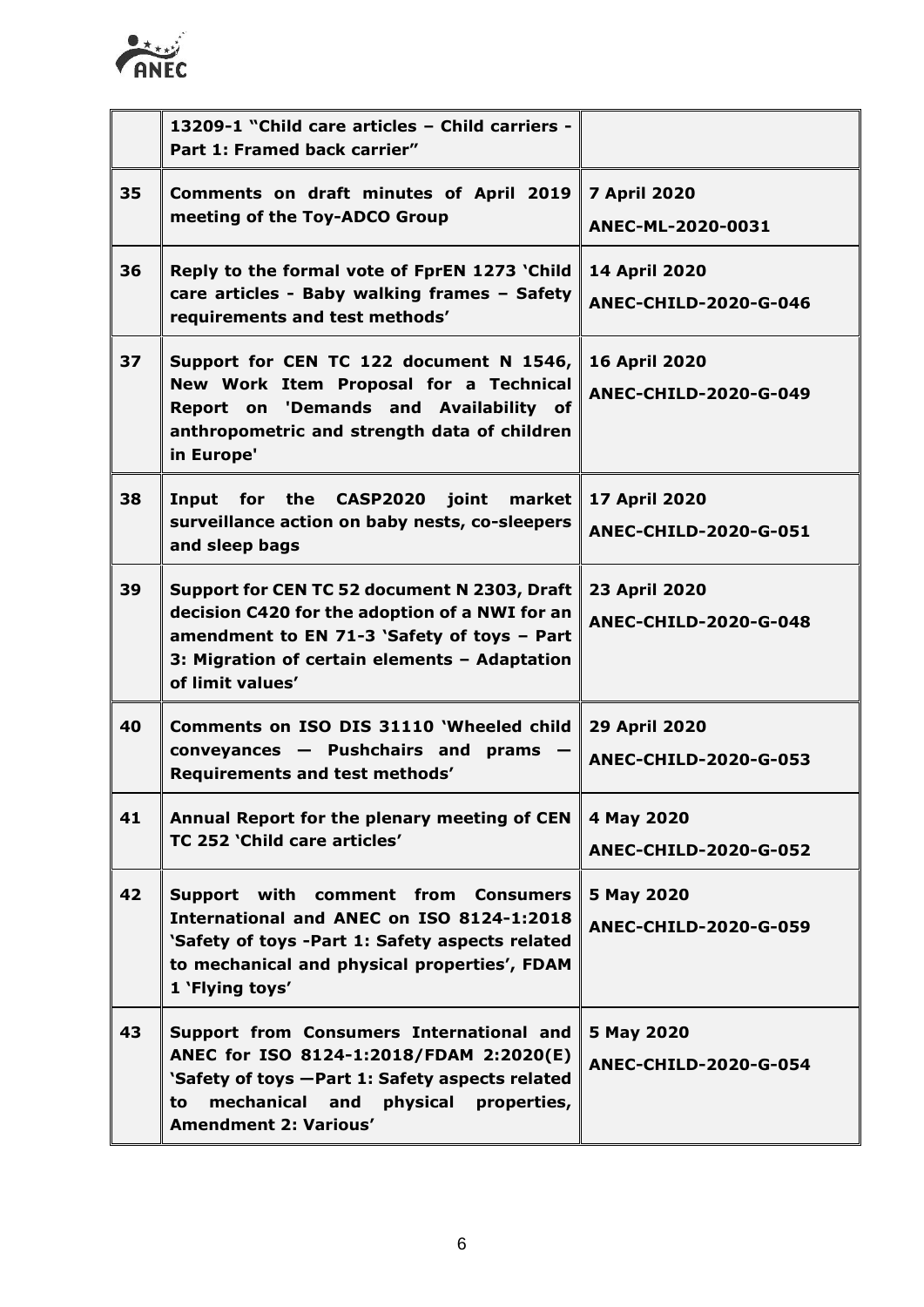

| 44 | Support for CEN TC 52 WG 3 document N 1087,<br>Recommendation 242 - Tolerance request for<br>proceeding to vote on Draft prCEN/TR XXX<br>'Categorisation of projectile toys in EN 71-1,<br>Safety of toys - Part 1: Mechanical and<br>physical properties'                               | 5 May 2020<br><b>ANEC-CHILD-2020-G-055</b>                  |
|----|------------------------------------------------------------------------------------------------------------------------------------------------------------------------------------------------------------------------------------------------------------------------------------------|-------------------------------------------------------------|
| 45 | Support for CEN TC 52 document N 2314, Draft<br>decision C422, Programme of work - Adoption<br>of a preliminary work item for an amendment<br>to EN 71-3 'Safety of toys - Part 3: Migration<br>of certain elements' - Improvement of the test<br>method regarding organic tin compounds | 5 May 2020<br><b>ANEC-CHILD-2020-G-057</b>                  |
| 46 | Support for CEN TC 52 document N 2315, Draft<br>Decision C423, Approval of the CEN TC 52<br><b>Business Plan</b>                                                                                                                                                                         | 5 May 2020<br><b>ANEC-CHILD-2020-G-058</b>                  |
| 47 | Comments to CEN SRAHG 'Toys' on the draft<br>revised standardisation request on the safety<br>of toys                                                                                                                                                                                    | 8 May 2020<br><b>ANEC-CHILD-2020-G-060</b>                  |
| 48 | Input to EC DG GROW on the European<br>stakeholder organisations consultation on the<br>revised draft standardisation request in<br>support of Directive 2009/48/EC on the safety<br>of toys                                                                                             | 8 May 2020<br>ANEC-CHILD-2020-G-060-ec                      |
| 49 | Input on fatal accident for the May 2020<br>meeting of CEN TC 136 WG17 'Trampoline<br>parks'                                                                                                                                                                                             | 8 May 2020<br>ANEC-ML-2020-0034                             |
| 50 | Support for CEN TC 252 document N1742,<br>draft Decision C483/2020, Modification of the<br>titles of EN 12790-1 & 2 'Child care articles $-$<br>Reclined cradles' before formal vote                                                                                                     | 13 May 2020<br><b>ANEC-CHILD-2020-G-056</b>                 |
| 51 | <b>Support with comments and favourable</b><br>opinion for the enquiry of EN 60335-<br>1:2012/prA15 'Household and similar<br>electrical appliances - Safety - Part 1: General<br>requirements' (Clause 22.44, child appealing<br>appliances)                                            | 25 May 2020<br>ANEC-DOMAP-2020-G-035<br>ANEC-2020-ENQ-F-007 |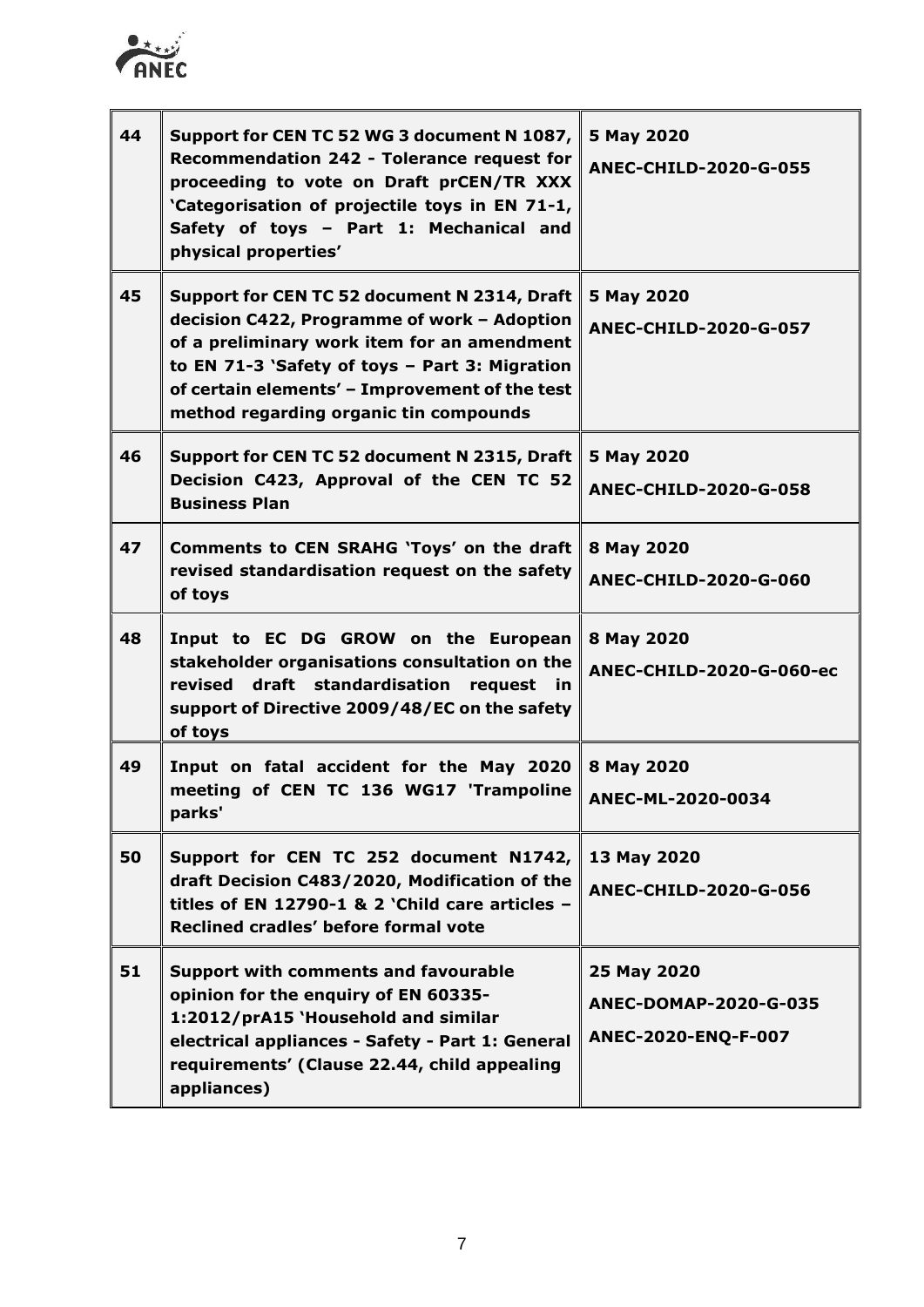

| 52 | ANEC Comments on prEN 14344 "Child care<br>$articles - Child seats for cycles - Safety$<br>requirements and test methods"-                                                                                                                    | 26 May 2020<br>ANEC-TRAF-2020-G-018                                       |
|----|-----------------------------------------------------------------------------------------------------------------------------------------------------------------------------------------------------------------------------------------------|---------------------------------------------------------------------------|
| 53 | Comment on the minutes of the March 2020<br>meeting of the Consumer Safety Network in<br>relation to the referencing of EN 1130 'Cribs'<br>in the OJEU + suggestion for agenda point on<br>EU injury data collection for June 2020<br>meeting | 28 May 2020<br>ANEC-ML-2020-0036                                          |
| 54 | Comments on the first Working draft for the<br>revision of CEN/TS 14237 'Textiles<br>for<br>healthcare and social services facilities'                                                                                                        | 1 June 2020<br><b>ANEC-CHILD-2020-G-062</b>                               |
| 55 | Support for CEN TC 136 SC1 "Playground<br>equipment for children" document N1471,<br><b>Interpretations panel process</b>                                                                                                                     | 5 June 2020<br><b>ANEC-CHILD-2020-G-068</b>                               |
| 56 | Support and favourable opinion for the<br>enquiry of EN 14749:2016/prA1 `Furniture -<br>Domestic and kitchen storage units and<br>kitchen-worktops - Safety requirements and<br>test methods' (stability of TV furniture)                     | <b>9 June 2020</b><br><b>ANEC-CHILD-2020-G-069</b><br>ANEC-2020-ENQ-F-008 |
| 57 | Support for CEN TC 52 document N2331, Draft<br>Decision C425 - Tolerance request for Draft<br>prCEN/TR XXX 'Categorisation of projectile<br>toys in EN 71-1, Safety of toys - Part 1:<br>Mechanical and physical properties'                  | 11 June 2020<br><b>ANEC-CHILD-2020-G-070</b>                              |
| 58 | Support for CEN TC 136 SC1 document N 1467,<br>Draft decision 02/2020 to disband WG14<br>'Revision of EN 1176 Parts 2, 3, 4, 5 and 6,<br>Playground equipment for children'                                                                   | 15 June 2020<br>ANEC-CHILD-2020-G-071                                     |
| 59 | Agreement to launch prEN 1930 'Child care<br>articles - Safety barriers - Safety requirements<br>and test methods' for a second enquiry                                                                                                       | 15 June 2020<br><b>ANEC-CHILD-2020-G-076</b>                              |
| 60 | <b>Comments on the formal vote of FprEN 14960-</b><br>'Inflatable play equipment -<br>Part 3:<br>3<br>Additional safety requirements and test<br>methods for snappies'                                                                        | <b>22 June 2020</b><br><b>ANEC-CHILD-2020-G-075</b>                       |
| 61 | Support with comment for CEN TC 136 SC1<br>document N1474, Draft Decision D3/2020, to                                                                                                                                                         | 30 June 2020                                                              |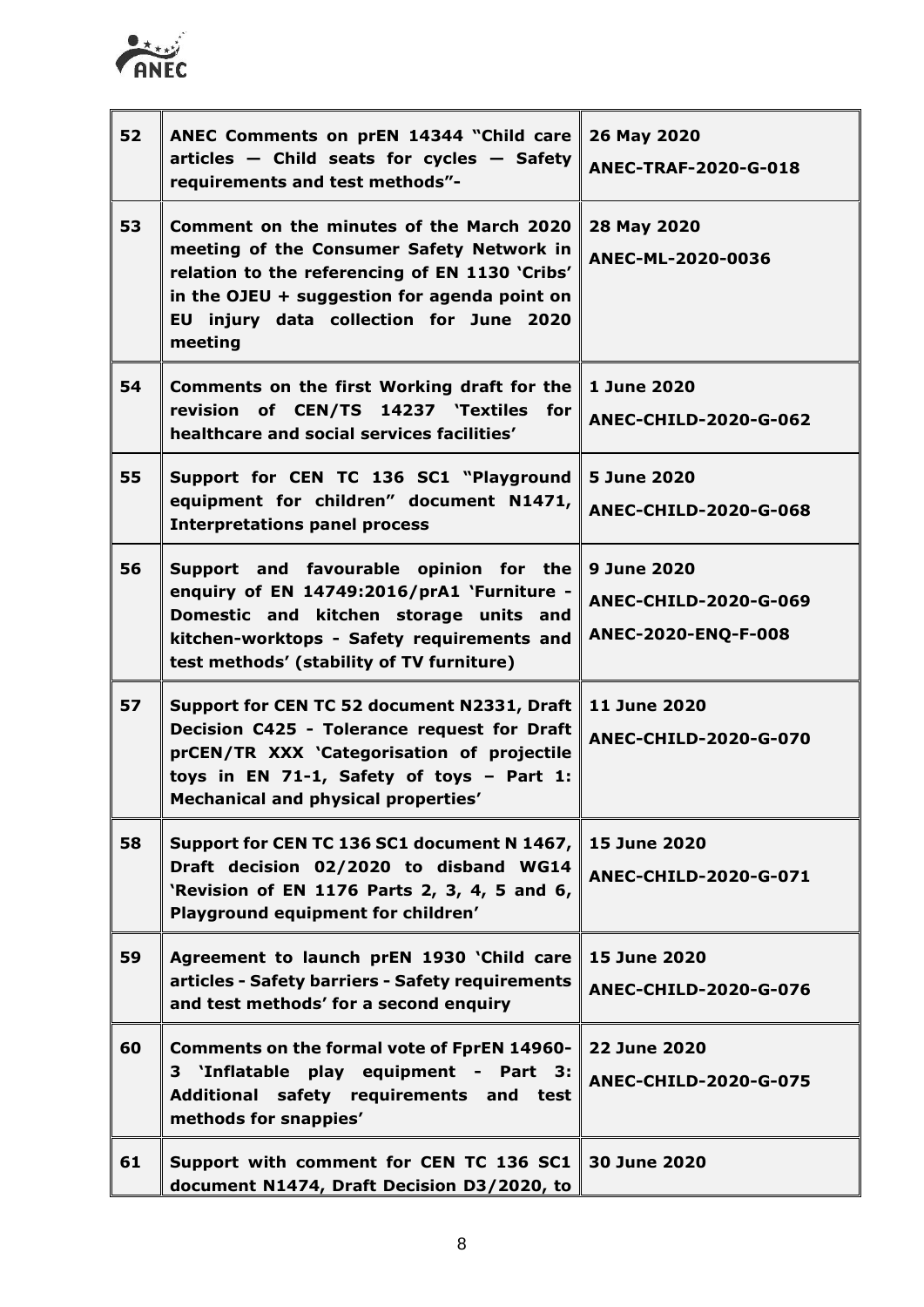

|    | confirm EN 1176-11 "Additional specific safety<br>requirements and test methods for spatial<br>network" for another five years after the CEN<br>systematic review process                                                                                                         | <b>ANEC-CHILD-2020-G-081</b>                                       |
|----|-----------------------------------------------------------------------------------------------------------------------------------------------------------------------------------------------------------------------------------------------------------------------------------|--------------------------------------------------------------------|
|    | July-December                                                                                                                                                                                                                                                                     |                                                                    |
| 62 | <b>Lobbying advice to ANEC members</b><br>concerning a proposal from AFNOR for a new<br><b>ISO TC on childcare articles</b>                                                                                                                                                       | 6 July 2020<br><b>ANEC-CHILD-2020-G-089</b>                        |
| 63 | Comments on CEN TC 252 document N1758,<br>draft Decision C484, adoption of a NWI for an<br>amendment to EN 17072 'Child care articles -<br>Bath tubs, stands and non-standalone bathing<br>aids - Safety requirements and test methods',<br>related to the maximum level of water | 7 July 2020<br><b>ANEC-CHILD-2020-G-084</b>                        |
| 64 | Support for CEN TC 252 document N1759,<br>draft Decision C485, adoption of a NWI for<br>prEN 1888-3 'Child care articles - Wheeled<br>child conveyances - Part 3: Pushchairs<br>intended for sport activities'                                                                    | 7 July 2020<br><b>ANEC-CHILD-2020-G-085</b>                        |
| 65 | Comment on the enquiry of EN 16582-<br>1:2015/prA1 'Domestic swimming pools -<br>Part 1: General requirements including safety<br>and test methods'                                                                                                                               | 8 July 2020<br>ANEC-CHILD-2020-G-091                               |
| 66 | Support and favourable opinion on the<br>enquiry of prEN 16779-2 'Textile child care<br>articles - Safety requirements and test<br>methods for children's cot duvets - Part 2:<br>Duvet covers (excluding duvet)'                                                                 | 8 July 2020<br><b>ANEC-CHILD-2020-G-086</b><br>ANEC-2020-ENQ-F-010 |
| 67 | ANEC contribution to the text for the<br>introduction ISO/WD 23659:2019 'Sports and<br>recreational facilities - Trampoline parks -<br><b>Safety requirements'</b>                                                                                                                | 9 July 2020<br><b>ANEC-CHILD-2020-G-095</b>                        |
| 68 | Comments on ISO/WD 23659:2019 'Sports<br>and recreational facilities - Trampoline parks<br>- Safety requirements'                                                                                                                                                                 | 9 July 2020<br>ANEC-CHILD-2020-G-094                               |

| ACCESSIBILITY (45) |
|--------------------|
|                    |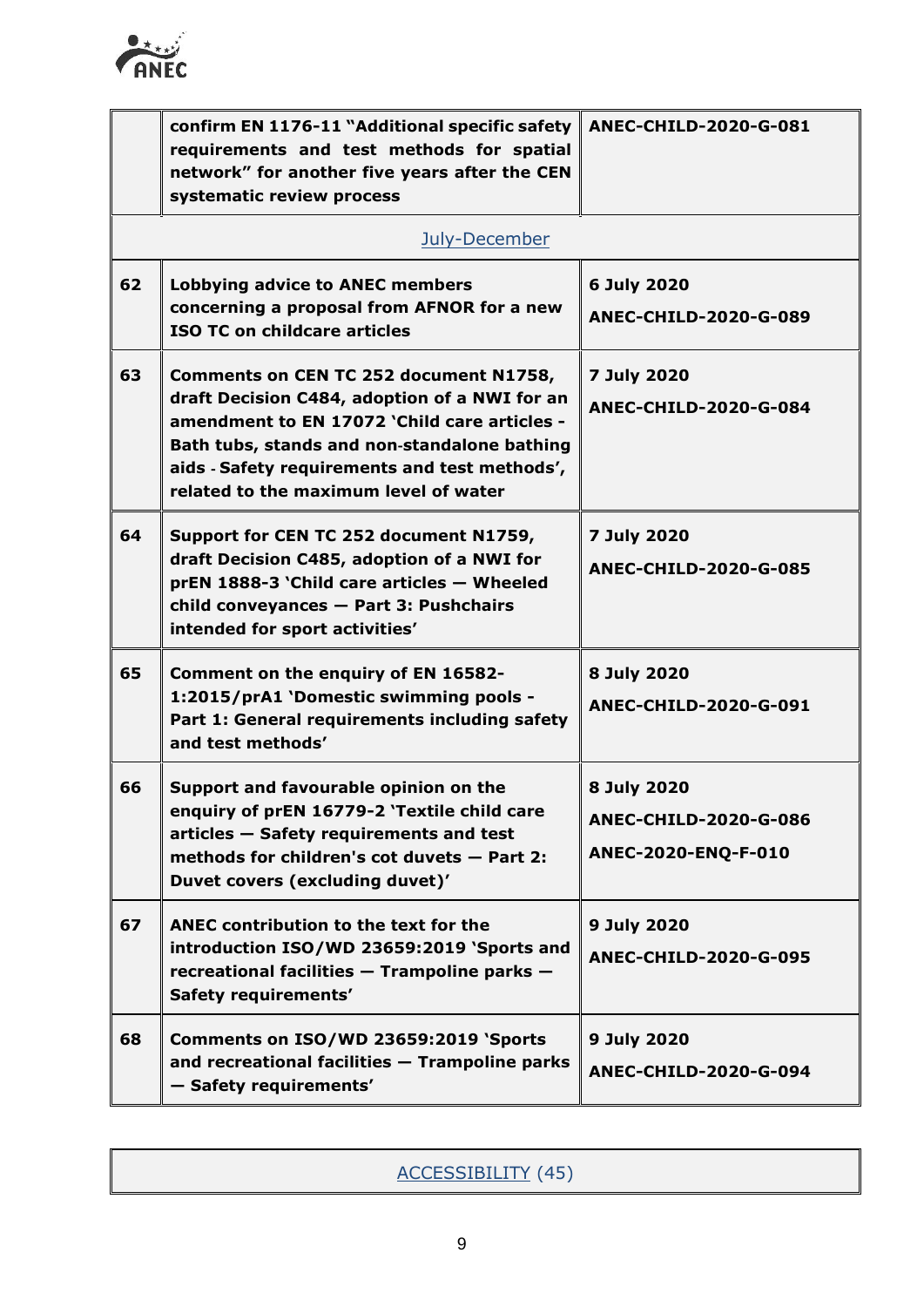

| January-June            |                                                                                                                                                                                                                                   |                                                                   |
|-------------------------|-----------------------------------------------------------------------------------------------------------------------------------------------------------------------------------------------------------------------------------|-------------------------------------------------------------------|
| $\mathbf{1}$            | ANEC comments on CEN TC 10 circulation of<br>1st WD of prEN 81-70 on accessibility of lifts                                                                                                                                       | <b>ANEC-ACCESS-2020-G-001</b>                                     |
| $\overline{2}$          | ANEC comments on ISO/CD TR 9241<br>Ergonomics of human-system interaction -<br>Part 514: Guidance for the application of<br>anthropometric data in the ISO 9241-500<br>series of standards                                        | <b>ANEC-ACCESS-2020-G-002</b>                                     |
| 3                       | ANEC comments on FprEN IEC 63008:2020<br>Household and similar electrical appliances -<br>Accessibility of control elements, doors, lids,<br>drawers and handles                                                                  | <b>ANEC-ACCESS-2020-G-004</b>                                     |
| 4                       | <b>ANEC favourable opinion on FprEN IEC</b><br>63008:2020 Household and similar electrical<br>appliances - Accessibility of control elements,<br>doors, lids, drawers and handles (ACCESS-<br>DOMAP)                              | ANEC-2020-FV-F-001                                                |
| 5                       | Comments and not-favourable opinion on the<br>formal vote of EN 60335-2-<br>14:2006/FprAD:201X Household and similar<br>electrical appliances - Safety - Part 2-14:<br>Particular requirements for kitchen machines'              | 7 February 2020<br>ANEC-DOMAP-2020-G-006<br>ANEC-2020-FV-NF-001   |
| 6                       | <b>ANEC comments on Systematic Review of</b><br>ISO/IEC Guide 71 'Guide for addressing<br>accessibility in standards'                                                                                                             | <b>ANEC-ACCESS-2020-G-006</b>                                     |
| $\overline{\mathbf{z}}$ | <b>ANEC comments on CEN/TC 293 'Assistive</b><br>products and accessibility' Revised Business<br>plan                                                                                                                             | ANEC-ACCESS-2020-G-007                                            |
| 8                       | Comments and not-favourable opinion on the<br>enquiry of EN 60335-2-8/prA11 "Household<br>and similar electrical appliances - Safety -<br>Part 2-8: Particular requirements for shavers,<br>hair clippers and similar appliances" | 27 February 2020<br>ANEC-DOMAP-2020-G-007<br>ANEC-2020-ENQ-NF-001 |
| 9                       | <b>ANEC comments on CEN/TC 293 NWIP EN</b><br>ISO 21801-1 Cognitive accessibility - General                                                                                                                                       | ANEC-ACCESS-2020-G-009                                            |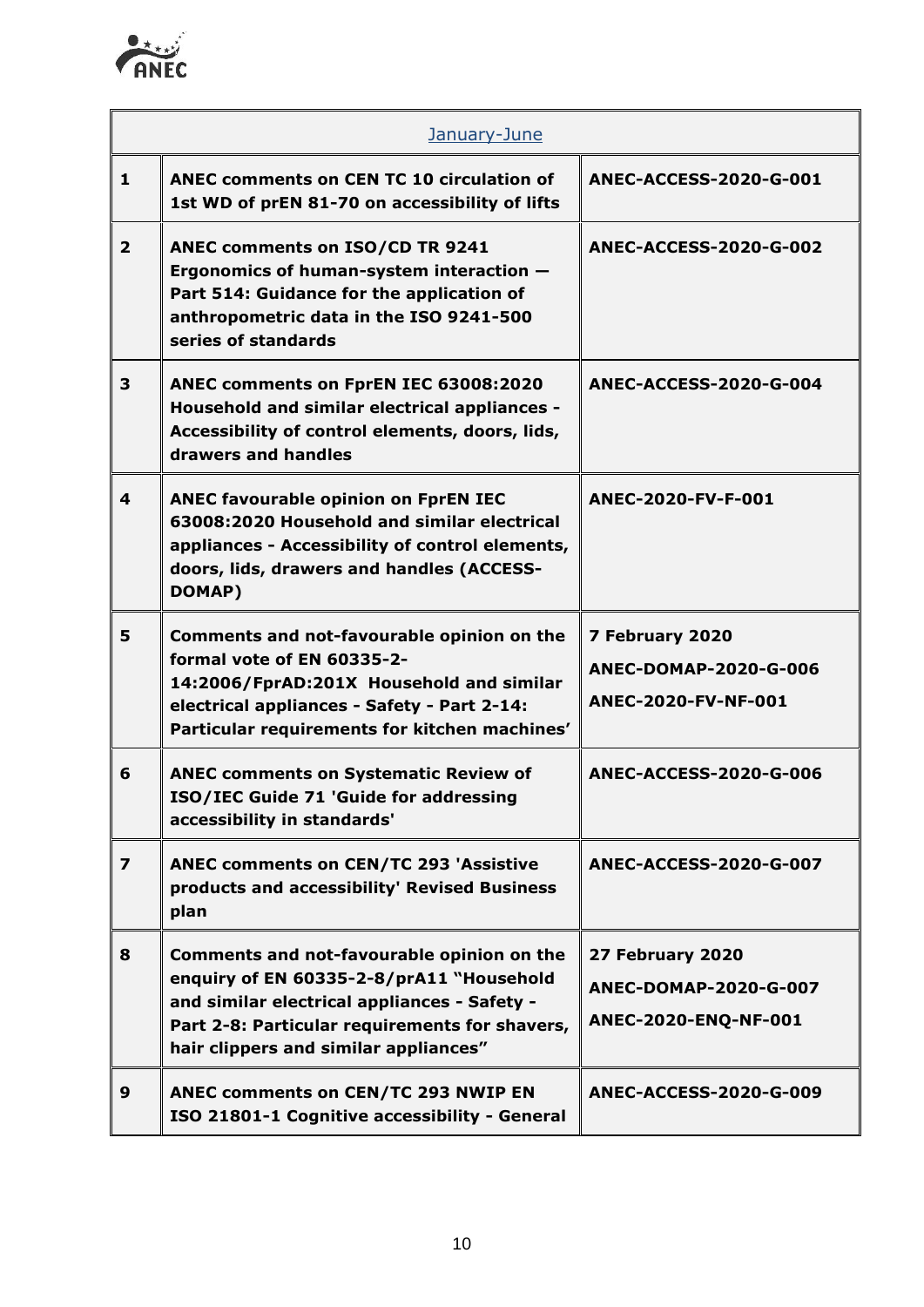

| 10 | ANEC comments on CEN/TC 293 NWIP EN<br>ISO 21801-2 Cognitive accessibility -<br><b>Reporting</b>                                                                                                                                                                                           | <b>ANEC-ACCESS-2020-G-010</b>                                       |
|----|--------------------------------------------------------------------------------------------------------------------------------------------------------------------------------------------------------------------------------------------------------------------------------------------|---------------------------------------------------------------------|
| 11 | ANEC comments on CEN/TC 293 NWIP EN<br>ISO 21802 Guidelines - Daily time<br>management                                                                                                                                                                                                     | <b>ANEC-ACCESS-2020-G-011</b>                                       |
| 12 | Support and favourable opinion for the formal<br>vote of FprEN 60335-2-97 'Household and<br>similar electrical appliances - Safety - Part 2-<br>97: Particular requirements for drives for<br>shutters, awnings, blinds and similar<br>equipment' (IEC 60335-2-97:2016 modified)           | <b>13 March 2020</b><br>ANEC-DOMAP-2020-G-009<br>ANEC-2020-FV-F-004 |
| 13 | ANEC comments on ISO/NP 9241-20<br>'Ergonomics of human-system interaction -<br>- Part 20: An ergonomic approach to<br>accessibility within the ISO 9241 series'                                                                                                                           | <b>ANEC-ACCESS-2020-G-012</b>                                       |
| 14 | ANEC comments on CEN/BT WG 213 (SAGA)<br><b>Action plan 2020-2022</b>                                                                                                                                                                                                                      | <b>ANEC-ACCESS-2020-G-013</b>                                       |
| 15 | ANEC comments on CEN BT C062/2010: EN<br>81-70 - follow-up on ANEC appeal - approval<br>of the agreement                                                                                                                                                                                   | ANEC-ACCESS-2020-G-014.                                             |
| 16 | <b>Comment from Consumers International and</b><br>ANEC on IEC TC 61 document 61/5958/DC,<br>Proposal of MT 4 for an amendment to IEC<br>60335-2-15: Household and similar electrical<br>appliances - Safety - Part 2-15: Particular<br>requirements for appliances for heating<br>liquids | <b>18 March 2020</b><br>ANEC-DOMAP-2020-G-011                       |
| 17 | <b>Disagreement from Consumers International</b><br>and ANEC with IEC TC 61 document<br>61/5996/DC, Proposal of the Chinese<br><b>National Committee for an amendment to IEC</b><br>60335-2-52: Safety - Part 2-52: Particular<br>requirements for oral hygiene appliances                 | <b>18 March 2020</b><br>ANEC-DOMAP-2020-G-014                       |
| 18 | <b>Support from Consumers International and</b><br>ANEC for IEC TC 61 document 61/5956/DC,<br>Proposal of MT 4 for an amendment to IEC<br>60335-2-13: Household and similar electrical                                                                                                     | <b>18 March 2020</b><br><b>ANEC-DOMAP-2020-G-015</b>                |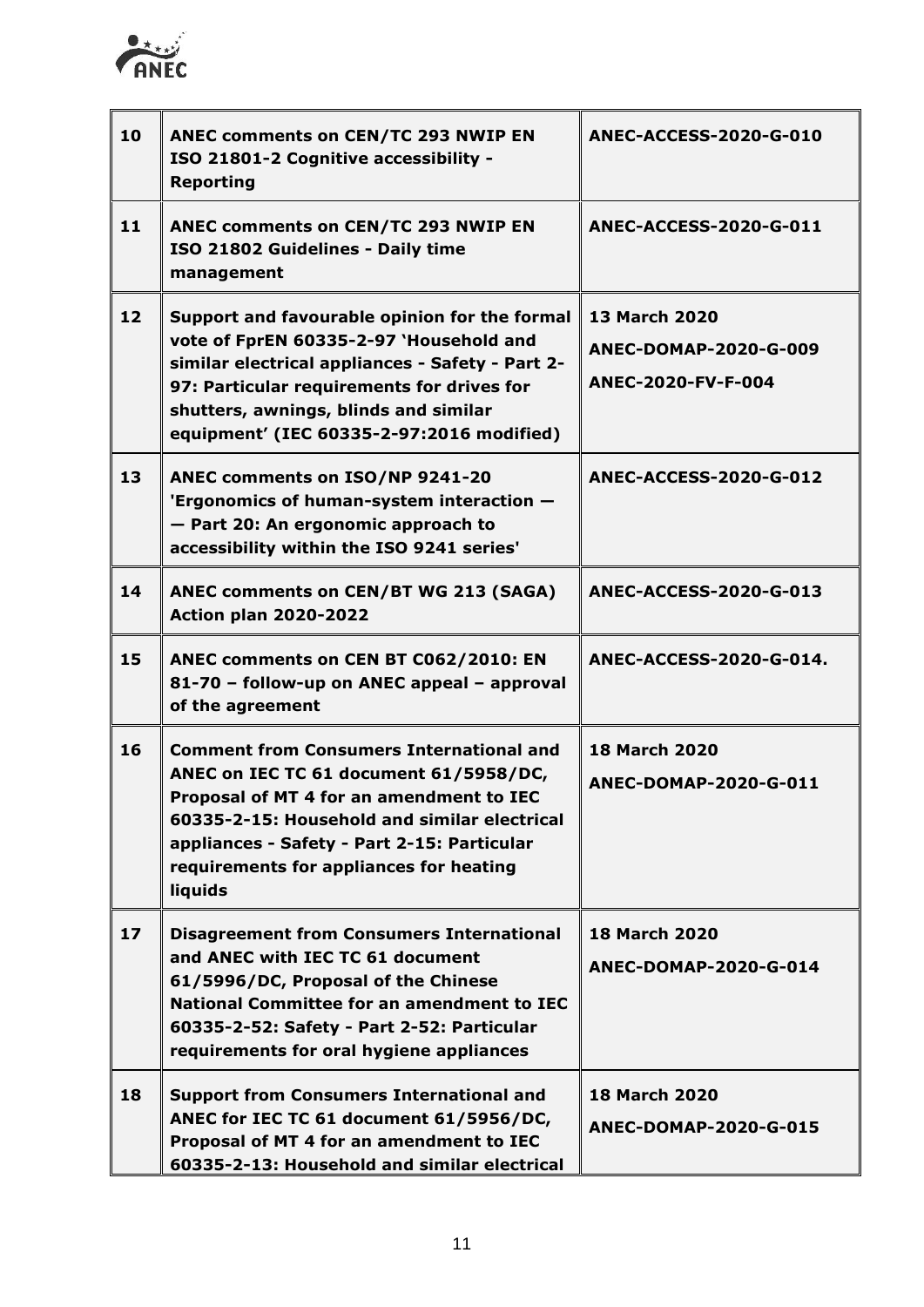

|    | appliances - Safety - Part 2-13: Particular<br>requirements for deep fat fryers, frying pans<br>and similar appliances                                                                                                                                                         |                                                      |
|----|--------------------------------------------------------------------------------------------------------------------------------------------------------------------------------------------------------------------------------------------------------------------------------|------------------------------------------------------|
| 19 | <b>Support from Consumers International and</b><br>ANEC for IEC TC 61 document 61/5957/DC,<br>Proposal of MT 4 for an amendment to IEC<br>60335-2-14: Safety - Part 2-14: Particular<br>requirements for kitchen machines                                                      | <b>18 March 2020</b><br>ANEC-DOMAP-2020-G-016        |
| 20 | <b>Support from Consumers International and</b><br>ANEC for IEC TC 61 document 61/5959/DC,<br>Proposal of MT 4 for an amendment to IEC<br>60335-2-16: Household and similar electrical<br>appliances - Safety - Part 2-16: Particular<br>requirements for food waste disposers | <b>18 March 2020</b><br>ANEC-DOMAP-2020-G-017        |
| 21 | <b>Support from Consumers International and</b><br>ANEC for IEC TC 61 document 61/5961/DC,<br>Proposal of MT 4 for an amendment to IEC<br>60335-2-44: Safety - Part 2-44: Particular<br>requirements for ironers                                                               | <b>18 March 2020</b><br><b>ANEC-DOMAP-2020-G-018</b> |
| 22 | <b>Support from Consumers International and</b><br>ANEC for IEC TC 61 document 61/5962/DC,<br>Proposal of MT 4 for an amendment to IEC<br>60335-2-52: Safety - Part 2-52: Particular<br>requirements for oral hygiene appliances                                               | <b>18 March 2020</b><br>ANEC-DOMAP-2020-G-019        |
| 23 | <b>Support from Consumers International and</b><br>ANEC for IEC TC 61 document 61/5971/DC,<br>Proposal of IEC TC 61 MT 23 for an<br>amendment to IEC 60335-2-7: Safety - Part<br>2-7: Particular requirements for washing<br>machines                                          | <b>18 March 2020</b><br>ANEC-DOMAP-2020-G-021        |
| 24 | <b>Support from Consumers International and</b><br>ANEC for IEC TC 61 document 61/5972/DC,<br>Proposal of IEC/TC 61 MT 23 for an<br>amendment to IEC 60335-2-11: Safety - Part<br>2-11: Particular requirements for tumble<br>dryers                                           | <b>18 March 2020</b><br>ANEC-DOMAP-2020-G-022        |
| 25 | <b>ANEC comments on CEN BT WG 213 SAGA</b><br>document on the development of accessibility<br>standards and the need for providing basic                                                                                                                                       | <b>ANEC-ACCESS-2020-G-015</b>                        |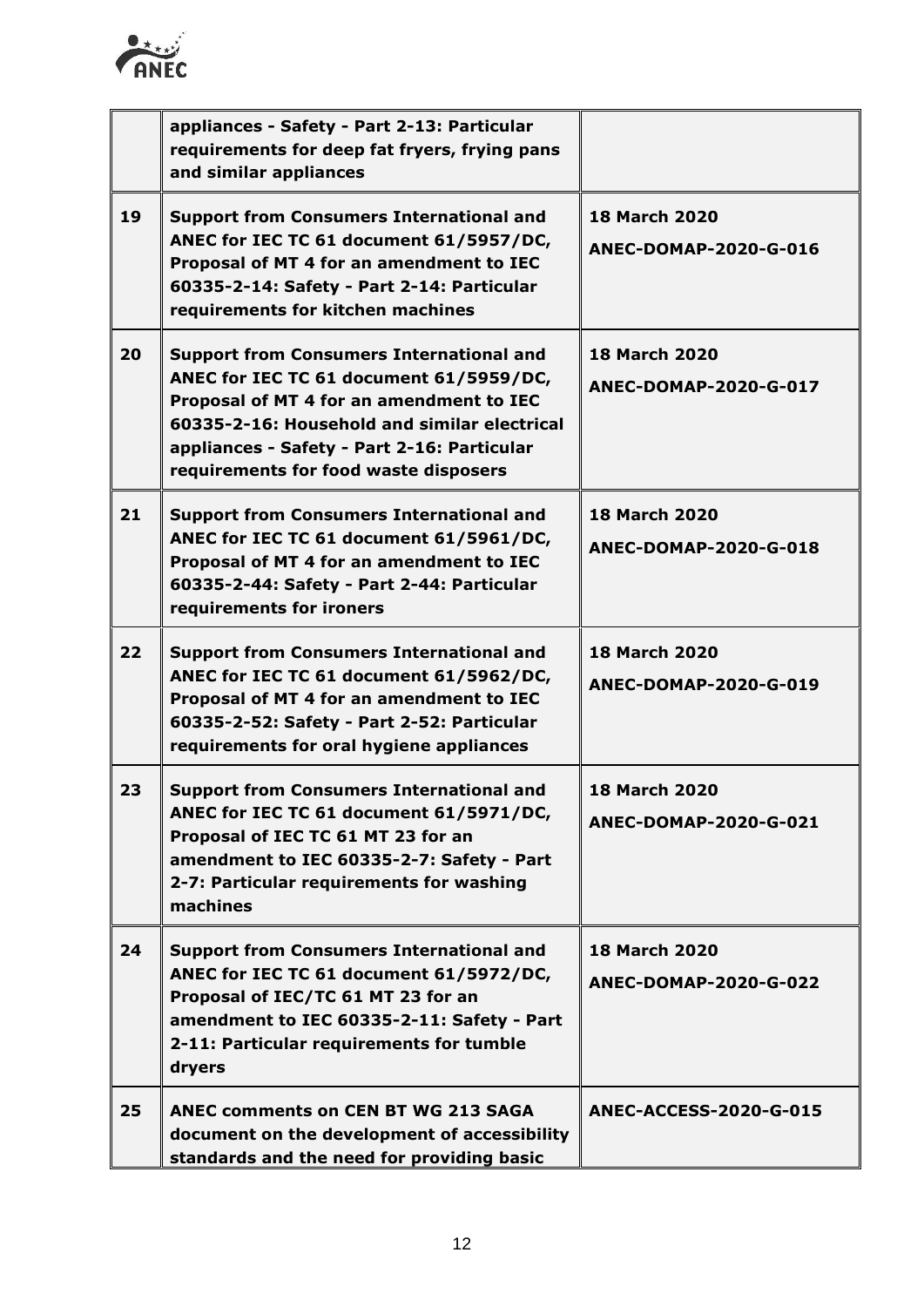

|    | rules between horizontal standards and<br>vertical product and service standards                                                                                                                                                                                     |                                                              |
|----|----------------------------------------------------------------------------------------------------------------------------------------------------------------------------------------------------------------------------------------------------------------------|--------------------------------------------------------------|
| 26 | <b>ANEC comments to Enquiry ballot on prEN</b><br>17478 'Transport services Customer<br>communications for passenger transport<br>services - A Universal Design'                                                                                                     | <b>16 April 2020</b><br>ANEC-SERV-2020-G-014                 |
| 27 | ANEC comments on CEN/CLC/JTC 11 CIB<br>(Committee Internal Ballot) Proposals for<br>prEN 17210 agreed between JTC 11 and<br><b>CEN/TC 10</b>                                                                                                                         | <b>ANEC-ACCESS-2020-G-017</b>                                |
| 28 | <b>ANEC comments on ISO/DIS 21542 Building</b><br>construction - Accessibility and usability of<br>the built environment                                                                                                                                             | <b>ANEC-ACCESS-2020-G-018</b>                                |
| 29 | ANEC comments on ETSI CL20_3634: General<br>Assembly vote by correspondence on the<br>ETSI application to the ISO/IEC JTC 1 PAS<br><b>Submitter process</b>                                                                                                          | <b>ANEC-ACCESS-2020-G-019</b>                                |
| 30 | Support and favourable opinion for the<br>enquiry of prEN IEC 60335-2-11/prAA<br>'Household and similar electrical appliances -<br>Safety - Part 2-11: Particular requirements<br>for tumble dryers'                                                                 | 25 May 2020<br>ANEC-DOMAP-2020-G-026<br>ANEC-2020-ENQ-F-006  |
| 31 | Support and favourable opinion for the formal<br>vote of FprEN 60335-2-105:2019 'Household<br>and similar electrical appliances - Safety -<br>Part 2-105: Particular requirements for<br>multifunctional shower cabinets (IEC 60335-<br>2-105:2016, modified)'       | 25 May 2020<br>ANEC-DOMAP-2020-G-030<br>ANEC-2020-FV-F-008   |
| 32 | Support and favourable opinion for the formal<br>vote of prEN IEC 60335-2-<br>40:2019/FprA11:2020 'Household and similar<br>electrical appliances - Safety - Part 2-40:<br>Particular requirements for electrical heat<br>pumps, air-conditioners and dehumidifiers' | 25 May 2020<br>ANEC-DOMAP-2020-G-031<br>ANEC-2020-FV-F-009   |
| 33 | Disagreement (comments) and not-<br>favourable opinion for the enquiry of prEN<br>IEC 60335-2-9/prAA `Household and similar<br>electrical appliances - Safety - Part 2-9:<br>Particular requirements for grills, toasters                                            | 25 May 2020<br>ANEC-DOMAP-2020-G-033<br>ANEC-2020-ENQ-NF-003 |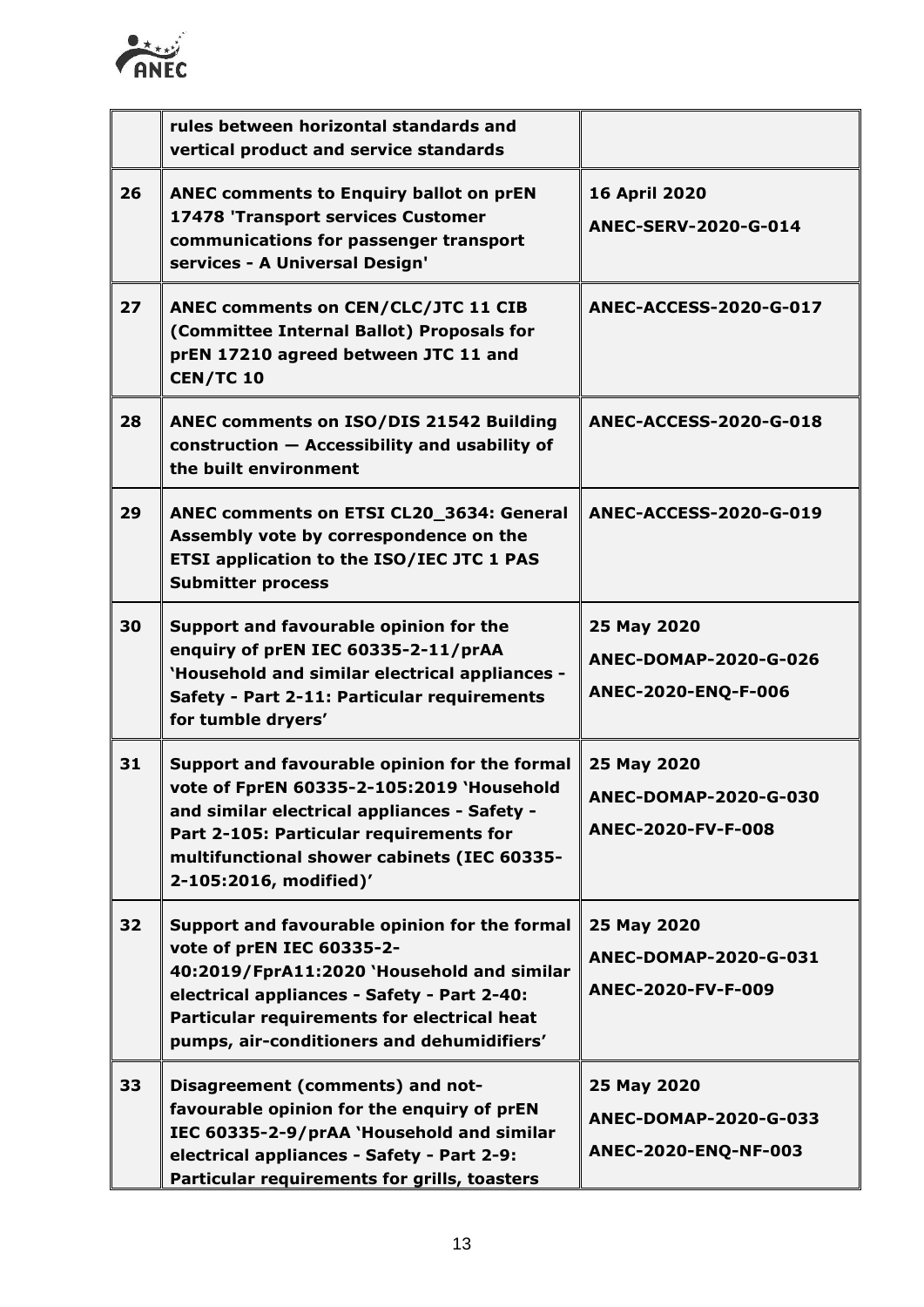

|    | and similar portable cooking appliances'<br>(formal objection DE)                                                                                                                                                                                                      |                                                              |
|----|------------------------------------------------------------------------------------------------------------------------------------------------------------------------------------------------------------------------------------------------------------------------|--------------------------------------------------------------|
| 34 | Disagreement (comments) and not-<br>favourable opinion for the enquiry of prEN<br>IEC 60335-2-7:2020/prAA `Household and<br>similar electrical appliances - Safety - Part 2-<br>7: Particular requirements for washing<br>machines'                                    | 25 May 2020<br>ANEC-DOMAP-2020-G-034<br>ANEC-2020-ENQ-NF-004 |
| 35 | <b>ANEC comments on FprEN 81-40 Safety rules</b><br>for the construction and installation of lifts -<br>Special lifts for the transport of persons and<br>goods - Part 40: Stairlifts and inclined lifting<br>platforms intended for persons with impaired<br>mobility | <b>ANEC-ACCESS-2020-G-022</b>                                |
| 36 | <b>ANEC comments on Systematic Review CEN-</b><br><b>CLC Guide 6 'Guide for addressing</b><br>accessibility in standards'                                                                                                                                              | ANEC-ML-2020-0039                                            |
| 37 | ANEC comments on ISO/PC 311 CIB<br>(Committee Internal Ballot) Appointment of<br>WG 1 Convenor & ISO 22458 Project Leader                                                                                                                                              | <b>ANEC-ACCESS-2020-G-023</b>                                |
| 38 | Support with comment on IEC TC 61<br>document 61/6012/FDIS, IEC 60335-1 Ed.6<br>'Household and similar electrical appliances -<br>Safety - Part 1: General requirements'                                                                                               | <b>12 June 2020</b><br><b>ANEC-DOMAP-2020-G-041</b>          |
| 39 | ANEC comments on a list of requirements to<br>be fulfilled in case CEN, CENELEC and ETSI<br>ask ISO/IEC JTC 1 for a transposition of EN<br>301 549                                                                                                                     | <b>ANEC-ACCESS-2020-G-028</b>                                |
|    | July-December                                                                                                                                                                                                                                                          |                                                              |
| 40 | Support and favourable opinion for the formal<br>vote of FprEN 60335-2-21 'Household and<br>similar electrical appliances - Safety - Part 2-<br>21: Particular requirements for storage water<br>heaters'                                                              | 1 July 2020<br>ANEC-DOMAP-2020-G-043<br>ANEC-2020-FV-F-011   |
| 41 | ANEC comments on CEN TC 10 'Lifts' CIB<br><b>Internal</b><br>(Committee<br><b>Ballot</b> )<br>months<br>9<br>tolerance request for EN 81-76                                                                                                                            | ANEC-ACCESS-2020-G-031                                       |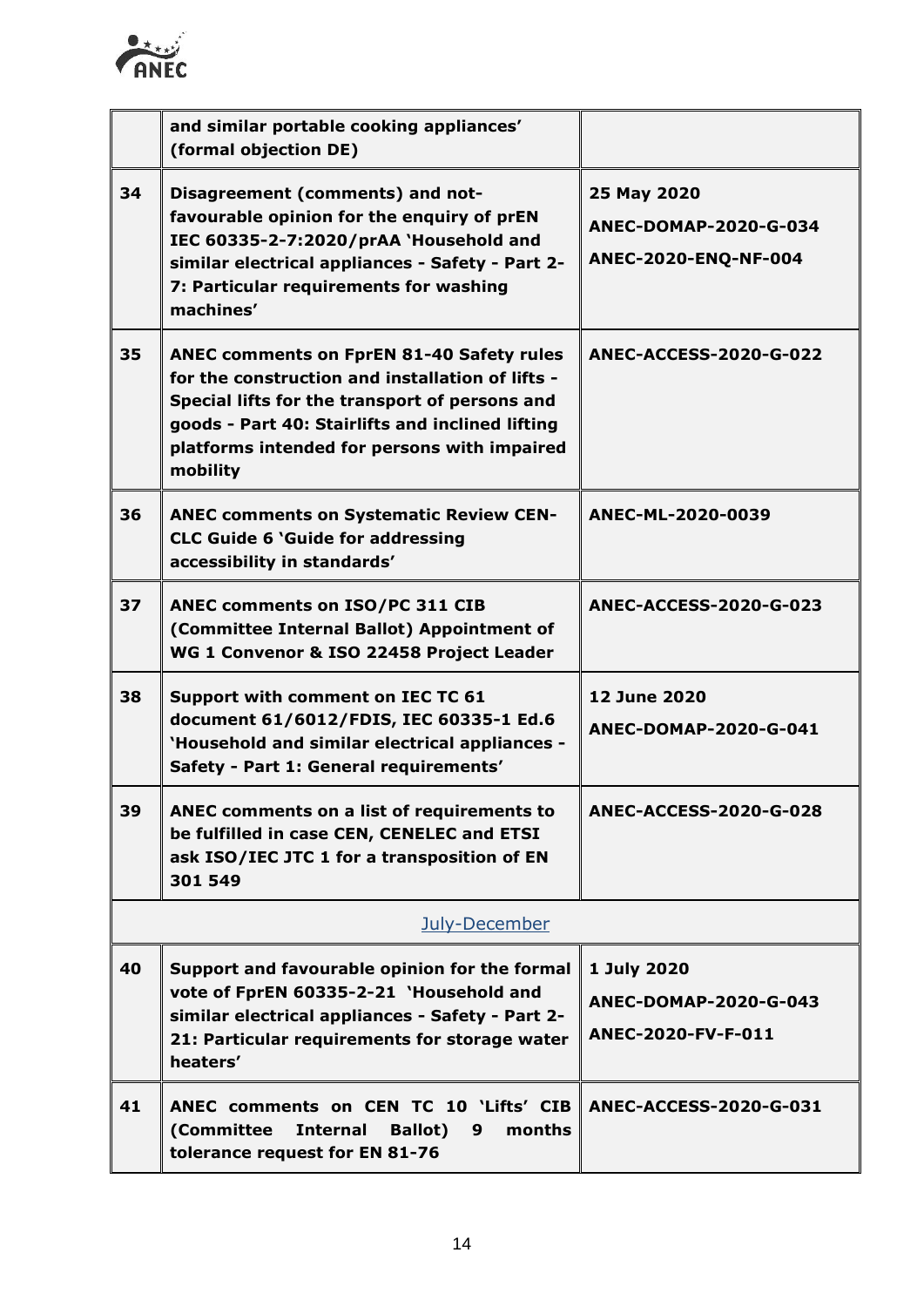

 $\mathbf{r}$ 

| 42 | <b>ANEC comments on CEN-CLC BTs</b><br>confirmation of CEN-CENELEC Guide 6 'Guide<br>for addressing accessibility in standards'<br>following the systematic review on ISO/IEC<br><b>Guide 71:2014</b>                                                      | <b>ANEC-ACCESS-2020-G-033</b>       |
|----|------------------------------------------------------------------------------------------------------------------------------------------------------------------------------------------------------------------------------------------------------------|-------------------------------------|
| 43 | ANEC comments on ISO/TC 159/WG 2<br><b>Ergonomics for people with special</b><br>requirements- Appointment of Convenor                                                                                                                                     | <b>ANEC-ACCESS-2020-G-034</b>       |
| 44 | ANEC comments on prEN 81-70 'Safety rules<br>for the construction and installation of lifts $-$<br>Particular applications for passenger and<br>goods passenger lift - Part 70: Accessibility<br>to lifts for persons including persons with<br>disability | <b>ANEC-ACCESS-2020-G-036</b>       |
| 45 | <b>ANEC Favourable opinion to the enquiry</b><br>ballot on prEN 17500 'Quality of care and<br>support for older persons' developed in CEN T<br>449 'Quality of care for older people'                                                                      | 14 July 2020<br>ANEC-2020-ENQ-F-009 |
|    |                                                                                                                                                                                                                                                            |                                     |

| DOMESTIC APPLIANCES (37) |                                                                                                                                                             |                                                 |
|--------------------------|-------------------------------------------------------------------------------------------------------------------------------------------------------------|-------------------------------------------------|
|                          | January-June                                                                                                                                                |                                                 |
| 1                        | CI/ANEC input to IEC TC 61 WG49 'Circular<br>economy and material efficiency' on safety<br>implications for electrical household<br>appliances              | <b>15 January 2020</b><br>ANEC-DOMAP-2020-G-003 |
| $\overline{2}$           | Statement/position on the possible listing of<br>EN 60335-2-14 (Blenders) in the OJEU<br>following the formal objection from Germany                        | <b>16 January 2020</b><br>ANEC-DOMAP-2020-G-004 |
| 3                        | Comments on FprEN IEC 63008:2020<br>Household and similar electrical appliances -<br>Accessibility of control elements, doors, lids,<br>drawers and handles | ANEC-ACCESS-2020-G-004                          |
| 4                        | <b>ANEC favourable opinion on FprEN IEC</b><br>63008:2020 Household and similar electrical<br>appliances - Accessibility of control elements,               | ANEC-2020-FV-F-001                              |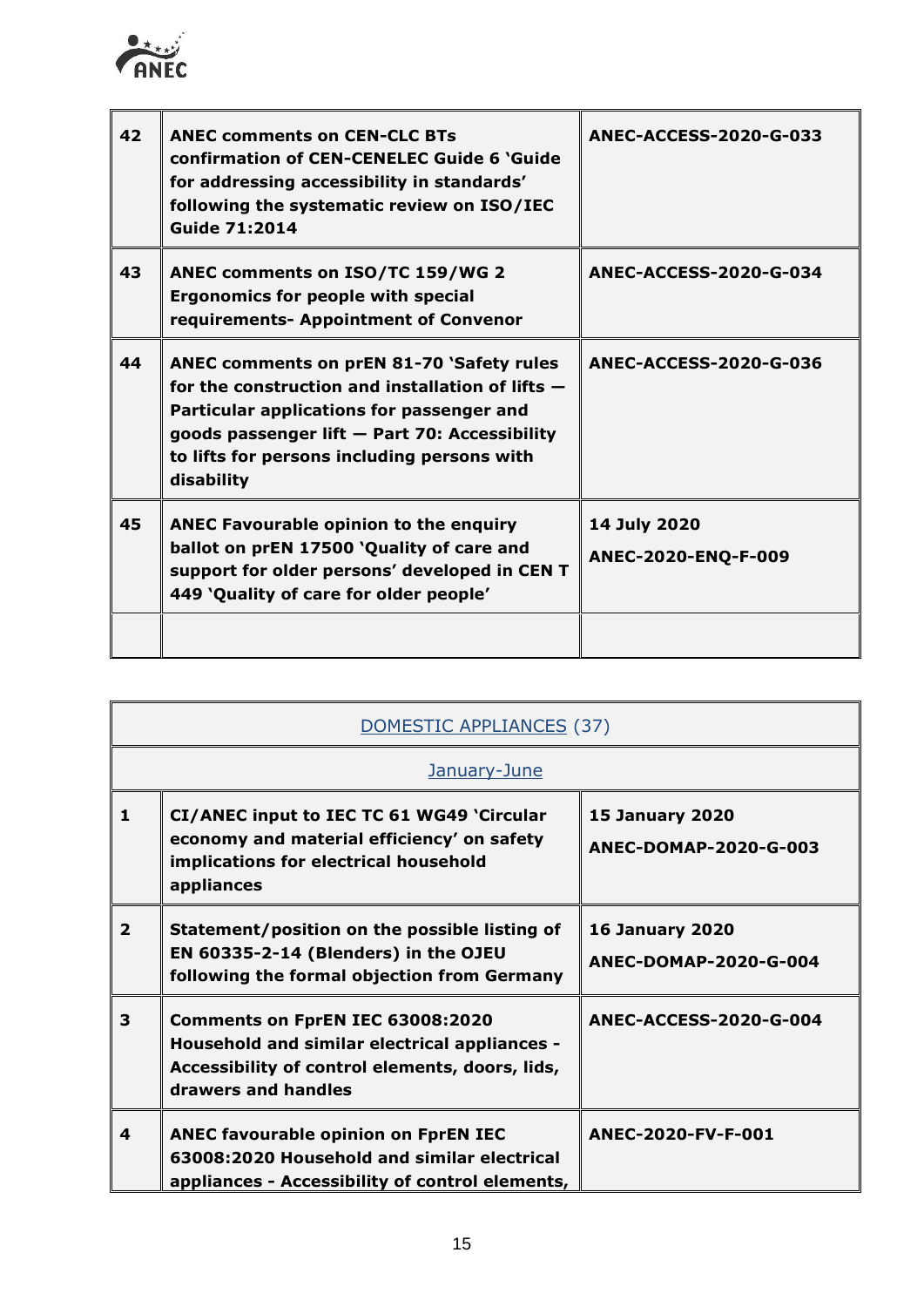

|                         | doors, lids, drawers and handles (ACCESS-<br>DOMAP)                                                                                                                                                                                                                                        |                                                                     |
|-------------------------|--------------------------------------------------------------------------------------------------------------------------------------------------------------------------------------------------------------------------------------------------------------------------------------------|---------------------------------------------------------------------|
| 5                       | <b>Input for the JAHARP2018 market</b><br>surveillance action on portable room heaters                                                                                                                                                                                                     | <b>28 January 2020</b><br>ANEC-DOMAP-2020-G-005rev                  |
| 6                       | Comments and not-favourable opinion on the<br>formal vote of EN 60335-2-<br>14:2006/FprAD:201X Household and similar<br>electrical appliances - Safety - Part 2-14:<br>Particular requirements for kitchen machines'                                                                       | 7 February 2020<br>ANEC-DOMAP-2020-G-006<br>ANEC-2020-FV-NF-001     |
| $\overline{\mathbf{z}}$ | Comments and not-favourable opinion on the<br>enquiry of EN 60335-2-8/prA11 "Household<br>and similar electrical appliances - Safety -<br>Part 2-8: Particular requirements for shavers,<br>hair clippers and similar appliances"                                                          | 27 February 2020<br>ANEC-DOMAP-2020-G-007<br>ANEC-2020-ENQ-NF-001   |
| 8                       | Support and favourable opinion for the formal<br>vote of FprEN 60335-2-97 'Household and<br>similar electrical appliances - Safety - Part 2-<br>97: Particular requirements for drives for<br>shutters, awnings, blinds and similar<br>equipment' (IEC 60335-2-97:2016 modified)           | <b>13 March 2020</b><br>ANEC-DOMAP-2020-G-009<br>ANEC-2020-FV-F-004 |
| $\boldsymbol{9}$        | Support and favourable opinion for the formal<br>vote of FprEN IEC 62841-3-9:2019/FprAA<br>'Electric motor-operated hand-held tools,<br>transportable tools and lawn and garden<br>machinery - Safety - Part 3-9: Particular<br>requirements for transportable mitre saws'                 | 13 March 2020<br>ANEC-DOMAP-2020-G-010<br>ANEC-2020-FV-F-005        |
| 10                      | <b>Input to EC and CEN on upcoming EC</b><br>awareness raising campaign on barbecues                                                                                                                                                                                                       | 13 March 2020<br>ANEC-ML-2020-0026                                  |
| 11                      | <b>Comment from Consumers International and</b><br>ANEC on IEC TC 61 document 61/5958/DC,<br>Proposal of MT 4 for an amendment to IEC<br>60335-2-15: Household and similar electrical<br>appliances - Safety - Part 2-15: Particular<br>requirements for appliances for heating<br>liquids | <b>18 March 2020</b><br>ANEC-DOMAP-2020-G-011                       |
| 12                      | <b>Comment from Consumers International and</b><br>ANEC on IEC TC 61 document 61/5974/DC,<br>Proposal of MT 46 for an amendment to IEC                                                                                                                                                     | <b>18 March 2020</b><br>ANEC-DOMAP-2020-G-012                       |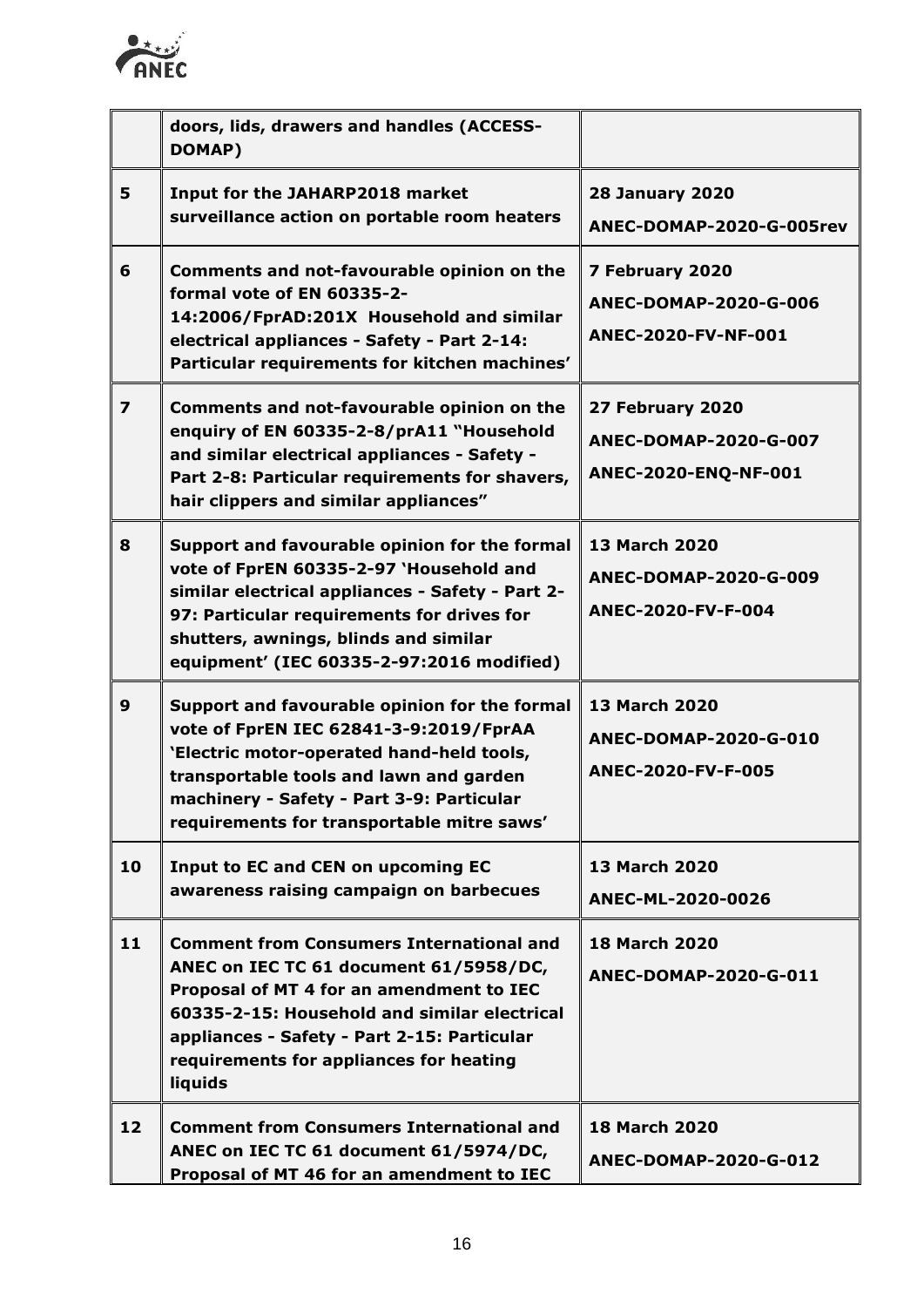

|                 | 60335-2-14: Safety - Part 2-14: Particular<br>requirements for kitchen machines, for<br><b>Accessible Blender Blade Operation</b>                                                                                                                                                                                |                                                      |
|-----------------|------------------------------------------------------------------------------------------------------------------------------------------------------------------------------------------------------------------------------------------------------------------------------------------------------------------|------------------------------------------------------|
| 13              | <b>Disagreement from Consumers International</b><br>and ANEC with IEC TC 61 document<br>61/5982/DC, Proposal of the Chinese<br><b>National Committee for an amendment to IEC</b><br>60335-2-11: Safety - Part 2-11: Particular<br>requirements for tumble dryers                                                 | <b>18 March 2020</b><br>ANEC-DOMAP-2020-G-013        |
| 14              | <b>Disagreement from Consumers International</b><br>and ANEC with IEC TC 61 document<br>61/5996/DC, Proposal of the Chinese<br><b>National Committee for an amendment to IEC</b><br>60335-2-52: Safety - Part 2-52: Particular<br>requirements for oral hygiene appliances                                       | <b>18 March 2020</b><br>ANEC-DOMAP-2020-G-014        |
| 15              | <b>Support from Consumers International and</b><br>ANEC for IEC TC 61 document 61/5956/DC,<br>Proposal of MT 4 for an amendment to IEC<br>60335-2-13: Household and similar electrical<br>appliances - Safety - Part 2-13: Particular<br>requirements for deep fat fryers, frying pans<br>and similar appliances | <b>18 March 2020</b><br><b>ANEC-DOMAP-2020-G-015</b> |
| 16              | <b>Support from Consumers International and</b><br>ANEC for IEC TC 61 document 61/5957/DC,<br>Proposal of MT 4 for an amendment to IEC<br>60335-2-14: Safety - Part 2-14: Particular<br>requirements for kitchen machines                                                                                        | <b>18 March 2020</b><br>ANEC-DOMAP-2020-G-016        |
| 17 <sup>2</sup> | <b>Support from Consumers International and</b><br>ANEC for IEC TC 61 document 61/5959/DC,<br>Proposal of MT 4 for an amendment to IEC<br>60335-2-16: Household and similar electrical<br>appliances - Safety - Part 2-16: Particular<br>requirements for food waste disposers                                   | <b>18 March 2020</b><br><b>ANEC-DOMAP-2020-G-017</b> |
| 18              | <b>Support from Consumers International and</b><br>ANEC for IEC TC 61 document 61/5961/DC,<br>Proposal of MT 4 for an amendment to IEC<br>60335-2-44: Safety - Part 2-44: Particular<br>requirements for ironers                                                                                                 | <b>18 March 2020</b><br><b>ANEC-DOMAP-2020-G-018</b> |
| 19              | <b>Support from Consumers International and</b><br>ANEC for IEC TC 61 document 61/5962/DC,                                                                                                                                                                                                                       | <b>18 March 2020</b>                                 |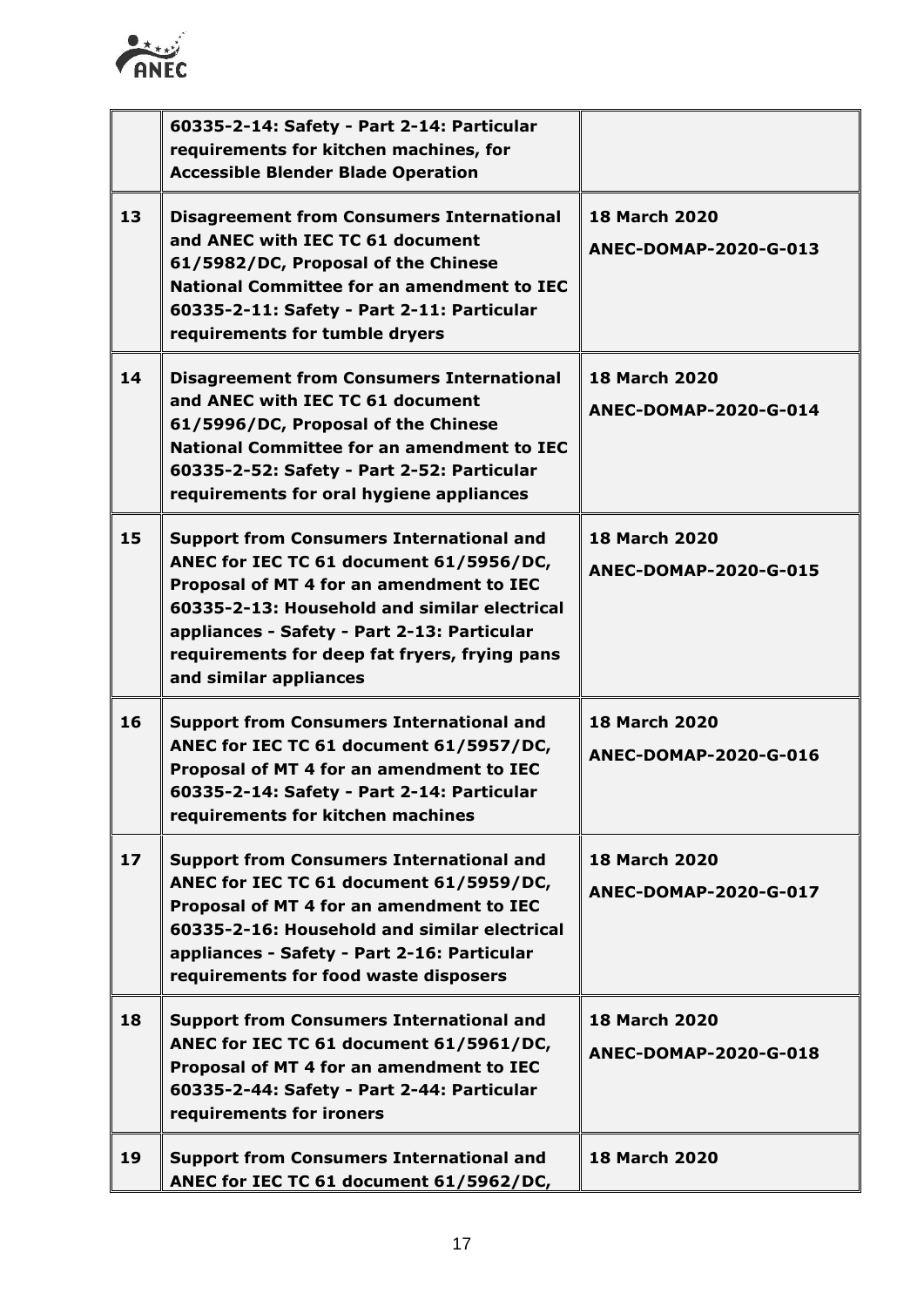

|    | Proposal of MT 4 for an amendment to IEC<br>60335-2-52: Safety - Part 2-52: Particular<br>requirements for oral hygiene appliances                                                                                                                                                                                                                                                                                                                     | ANEC-DOMAP-2020-G-019                                |
|----|--------------------------------------------------------------------------------------------------------------------------------------------------------------------------------------------------------------------------------------------------------------------------------------------------------------------------------------------------------------------------------------------------------------------------------------------------------|------------------------------------------------------|
| 20 | <b>Support from Consumers International and</b><br>ANEC for IEC TC 61 document 61/5970/DC,<br><b>Request from the GB NC for consideration to</b><br>be given for the proposal from the Chinese<br>NC to introduce an edge test in IEC 60335-2-<br>31: Particular requirements for range hoods<br>and other cooking fume extractors, contained<br>in 61/5855/DC, and related 61/5920A/INF,<br>to be included in IEC 60335-1 as a general<br>requirement | <b>18 March 2020</b><br>ANEC-DOMAP-2020-G-020        |
| 21 | <b>Support from Consumers International and</b><br>ANEC for IEC TC 61 document 61/5971/DC,<br>Proposal of IEC TC 61 MT 23 for an<br>amendment to IEC 60335-2-7: Safety - Part<br>2-7: Particular requirements for washing<br>machines                                                                                                                                                                                                                  | <b>18 March 2020</b><br>ANEC-DOMAP-2020-G-021        |
| 22 | <b>Support from Consumers International and</b><br>ANEC for IEC TC 61 document 61/5972/DC,<br>Proposal of IEC/TC 61 MT 23 for an<br>amendment to IEC 60335-2-11: Safety - Part<br>2-11: Particular requirements for tumble<br>dryers                                                                                                                                                                                                                   | <b>18 March 2020</b><br><b>ANEC-DOMAP-2020-G-022</b> |
| 23 | <b>Support from Consumers International and</b><br>ANEC for IEC TC 61 document 61/5992/DC,<br>Proposal of WG 40 for an amendment to IEC<br>60335-2-5: Safety - Part 2-5: Particular<br>requirements for dishwashers, for Heaters                                                                                                                                                                                                                       | <b>18 March 2020</b><br>ANEC-DOMAP-2020-G-023        |
| 24 | <b>Support from Consumers International and</b><br>ANEC for IEC TC 61 document 61/5993/DC,<br>Proposal of WG 40 for an amendment to IEC<br>60335-2-5: Safety - Part 2-5: Particular<br>requirements for dishwashers, for Capacitors                                                                                                                                                                                                                    | <b>18 March 2020</b><br>ANEC-DOMAP-2020-G-024        |
| 25 | Letter to IEC ACOS Secretary and Chairman<br>concerning CI/ANEC membership of IEC<br><b>ACOS</b>                                                                                                                                                                                                                                                                                                                                                       | <b>24 March 2020</b><br>ANEC-ML-2020-0030            |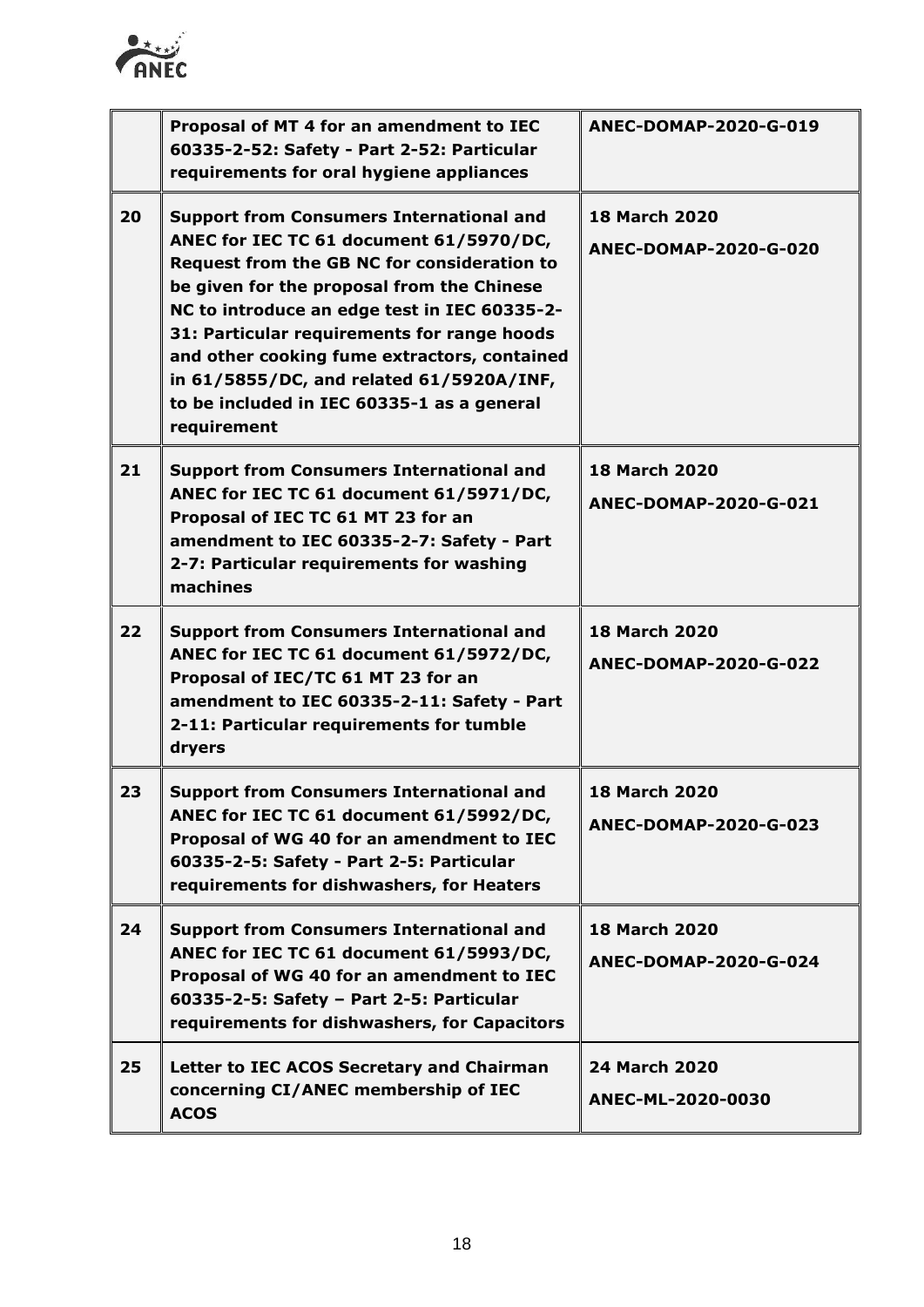

| 26 | <b>Annual report from Consumers International</b><br>and ANEC for IEC ACOS                                                                                                                                                                                                                                           | <b>24 March 2020</b><br><b>ANEC-DOMAP-2020-G-025</b>              |
|----|----------------------------------------------------------------------------------------------------------------------------------------------------------------------------------------------------------------------------------------------------------------------------------------------------------------------|-------------------------------------------------------------------|
| 27 | <b>Request for clarification concerning deadlines</b><br>of CEN TC 152 document N208 and CEN TC<br>152 WG1 document N136 in relation to NWIP<br>prCEN TR 13814-4 "Safety of amusement<br>rides and amusement devices - Part 4:<br>Minimum manufacturing quality<br>recommendations for amusement ride<br>components" | <b>8 April 2020</b><br>ANEC-ML-2020-0032                          |
| 28 | Comment on CEN TC 281 document N106,<br>NWIP for the revision of EN 1860-4:2004<br>'Appliances, solid fuels and firelighters for<br>barbecueing - Part 4: Single use barbecues<br>burning solid fuels - Requirements and test<br>methods'                                                                            | <b>22 April 2020</b><br>ANEC-DOMAP-2020-G-028                     |
| 29 | Support and favourable opinion for the<br>enquiry of prEN IEC 60335-2-11/prAA<br>'Household and similar electrical appliances -<br>Safety - Part 2-11: Particular requirements<br>for tumble dryers'                                                                                                                 | 25 May 2020<br>ANEC-DOMAP-2020-G-026<br>ANEC-2020-ENQ-F-006       |
| 30 | Support and favourable opinion for the formal<br>vote of FprEN 60335-2-105:2019 'Household<br>and similar electrical appliances - Safety -<br>Part 2-105: Particular requirements for<br>multifunctional shower cabinets (IEC 60335-<br>2-105:2016, modified)'                                                       | 25 May 2020<br>ANEC-DOMAP-2020-G-030<br>ANEC-2020-FV-F-008        |
| 31 | Support and favourable opinion for the formal<br>vote of prEN IEC 60335-2-<br>40:2019/FprA11:2020 'Household and similar<br>electrical appliances - Safety - Part 2-40:<br>Particular requirements for electrical heat<br>pumps, air-conditioners and dehumidifiers'                                                 | 25 May 2020<br><b>ANEC-DOMAP-2020-G-031</b><br>ANEC-2020-FV-F-009 |
| 32 | Disagreement (comments) and not-<br>favourable opinion for the enquiry of prEN<br>IEC 60335-2-9/prAA `Household and similar<br>electrical appliances - Safety - Part 2-9:<br>Particular requirements for grills, toasters                                                                                            | 25 May 2020<br>ANEC-DOMAP-2020-G-033<br>ANEC-2020-ENQ-NF-003      |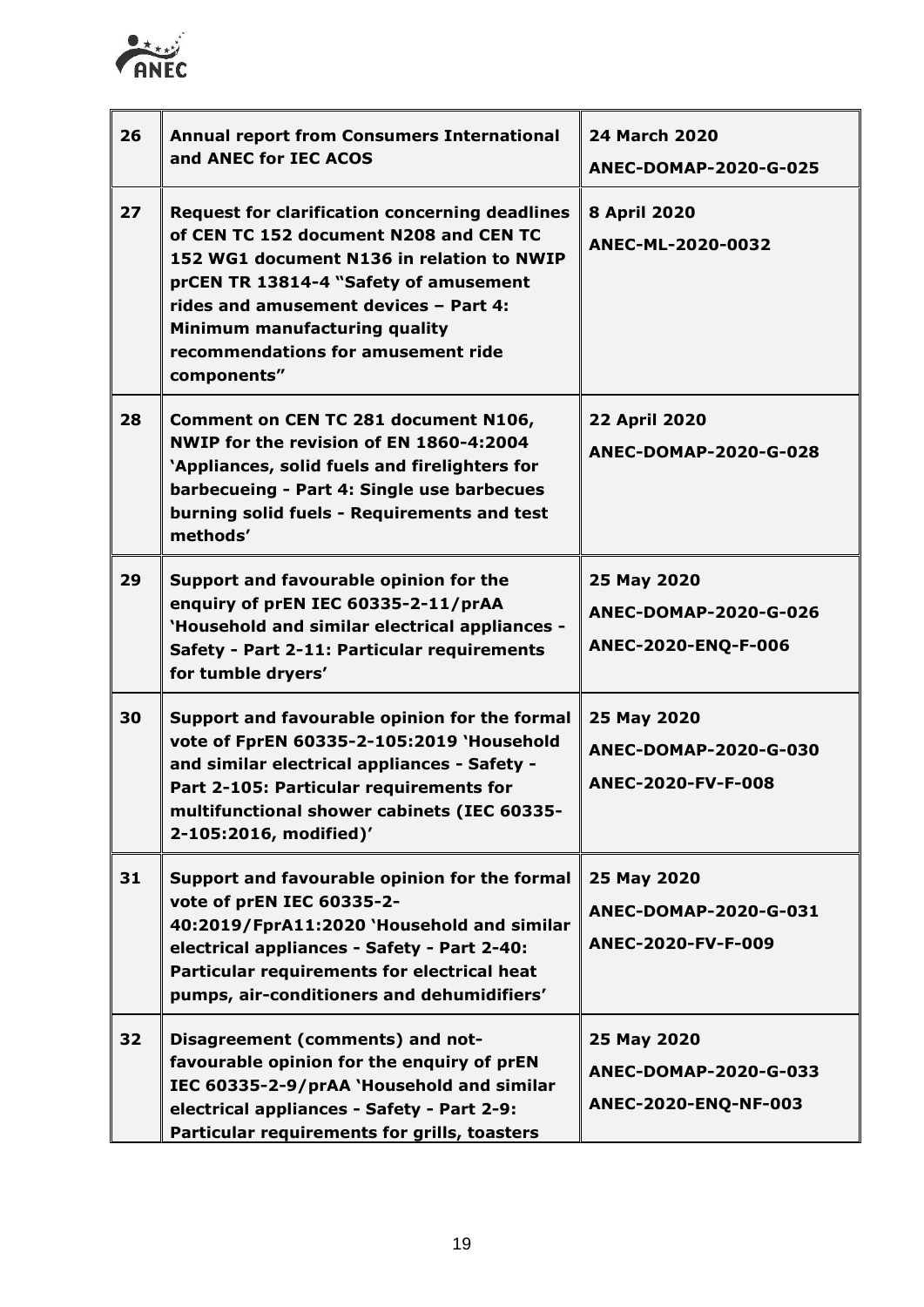

|    | and similar portable cooking appliances'                                                                                                                                                                                                      |                                                                    |
|----|-----------------------------------------------------------------------------------------------------------------------------------------------------------------------------------------------------------------------------------------------|--------------------------------------------------------------------|
|    | (formal objection DE)                                                                                                                                                                                                                         |                                                                    |
| 33 | Disagreement (comments) and not-<br>favourable opinion for the enquiry of prEN<br>IEC 60335-2-7:2020/prAA `Household and<br>similar electrical appliances - Safety - Part 2-<br>7: Particular requirements for washing<br>machines'           | 25 May 2020<br>ANEC-DOMAP-2020-G-034<br>ANEC-2020-ENQ-NF-004       |
| 34 | <b>Support with comments and favourable</b><br>opinion for the enquiry of EN 60335-<br>1:2012/prA15 'Household and similar<br>electrical appliances - Safety - Part 1: General<br>requirements' (Clause 22.44, child appealing<br>appliances) | 25 May 2020<br>ANEC-DOMAP-2020-G-035<br>ANEC-2020-ENQ-F-007        |
| 35 | Support and favourable opinion for the<br>enquiry of EN 14749:2016/prA1 `Furniture -<br>Domestic and kitchen storage units and<br>kitchen-worktops - Safety requirements and<br>test methods' (stability of TV furniture)                     | 9 June 2020<br><b>ANEC-CHILD-2020-G-069</b><br>ANEC-2020-ENQ-F-008 |
| 36 | Support with comment on IEC TC 61<br>document 61/6012/FDIS, IEC 60335-1 Ed.6<br>'Household and similar electrical appliances -<br>Safety - Part 1: General requirements'                                                                      | <b>12 June 2020</b><br>ANEC-DOMAP-2020-G-041                       |
|    |                                                                                                                                                                                                                                               |                                                                    |
|    | July-December                                                                                                                                                                                                                                 |                                                                    |
| 37 | Support and favourable opinion for the formal<br>vote of FprEN 60335-2-21 'Household and<br>similar electrical appliances - Safety - Part 2-<br>21: Particular requirements for storage water<br>heaters'                                     | 1 July 2020<br>ANEC-DOMAP-2020-G-043<br>ANEC-2020-FV-F-011         |
|    |                                                                                                                                                                                                                                               |                                                                    |
|    |                                                                                                                                                                                                                                               |                                                                    |
|    |                                                                                                                                                                                                                                               |                                                                    |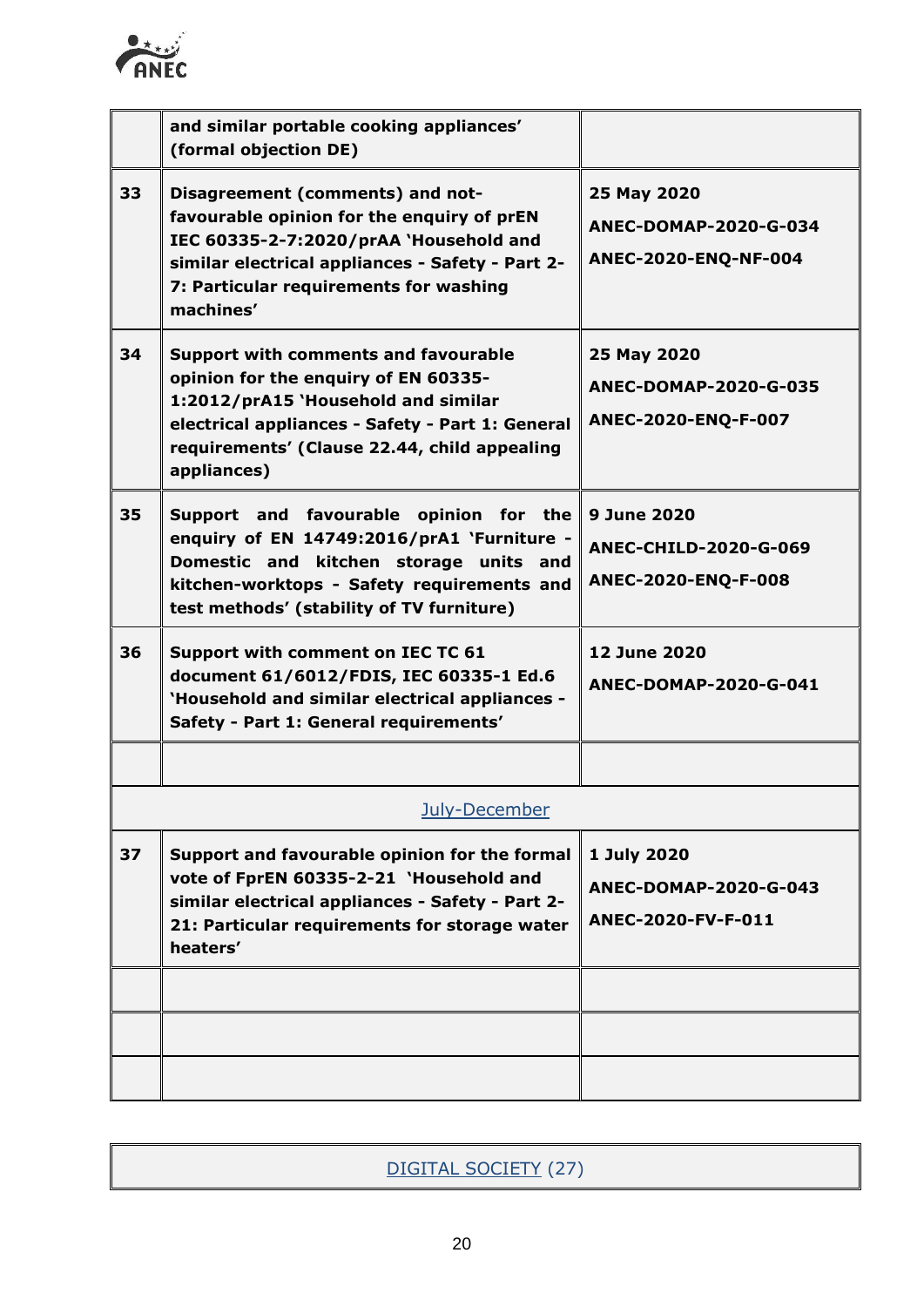

|                         | January-June                                                                                                                                                                                                  |                                                            |  |
|-------------------------|---------------------------------------------------------------------------------------------------------------------------------------------------------------------------------------------------------------|------------------------------------------------------------|--|
| 1                       | <b>ANEC comments on CEN TC 224 NWIP Secure</b><br>and interoperable European Breeder<br>Documents - Part 5: Trust establishment and<br>management processes                                                   | ANEC-DIGITAL-2020-G-001                                    |  |
| $\overline{2}$          | ANEC comments on ETSI EN 303 645 Cyber<br><b>Security for Consumer Internet of Things</b>                                                                                                                     | ANEC-DIGITAL-2020-G-002                                    |  |
| 3                       | ANEC comments on CEN BT 2019/c222<br>decision Creation of CEN-CLC/JTC on<br><b>Hyperloop systems</b>                                                                                                          | ANEC-DIGITAL-2020-G-005                                    |  |
| $\overline{\mathbf{4}}$ | ANEC draft comments on WD 3 of ISO 31700 :<br><b>Consumer protection: Privacy by Design for</b><br>consumer goods and services                                                                                | <b>ANEC- ANEC-DIGITAL-2020-</b><br>G-012DIGITAL-2020-G-006 |  |
| 5                       | <b>ANEC draft comments on N573 Biometric</b><br><b>Group Access Control WD6</b>                                                                                                                               | ANEC-DIGITAL-2020-G-007.                                   |  |
| 6                       | ANEC comments on prEN ISO/IEC 29100<br>'Information technology - Security<br>techniques - Privacy framework'                                                                                                  | ANEC-DIGITAL-2020-G-009                                    |  |
| 7                       | <b>ANEC comments on Systematic Review of EN</b><br>1332-1:2009 Identification card systems -<br>Human-machine interface - Part 1: Design<br>principles for the user interface                                 | ANEC-DIGITAL-2020-G-010                                    |  |
| 8                       | <b>ANEC comments on Systematic Review of EN</b><br>1332-2:1998 Identification card systems -<br>Man-machine interface - Part 2: Dimensions<br>and location of a tactile identifier for ID-1<br>cards          | ANEC-DIGITAL-2020-G-011                                    |  |
| 9                       | <b>ANEC comments on Systematic Review of EN</b><br>1332-5:2006 Identification card systems -<br>Man-machine interface - Part 5: Raised tactile<br>symbols for differentiation of application on<br>ID-1 cards |                                                            |  |
| 10                      | <b>ANEC</b><br>Liaison<br>field<br>report<br>the<br><b>of</b><br>in<br>Digital/privacy by design (May 2019-February<br>$2020$ ),<br>17-20<br>March 2020, Gyeongin-ro<br>(Republic of Korea)                   | ANEC-DIGITAL-2020-G-015                                    |  |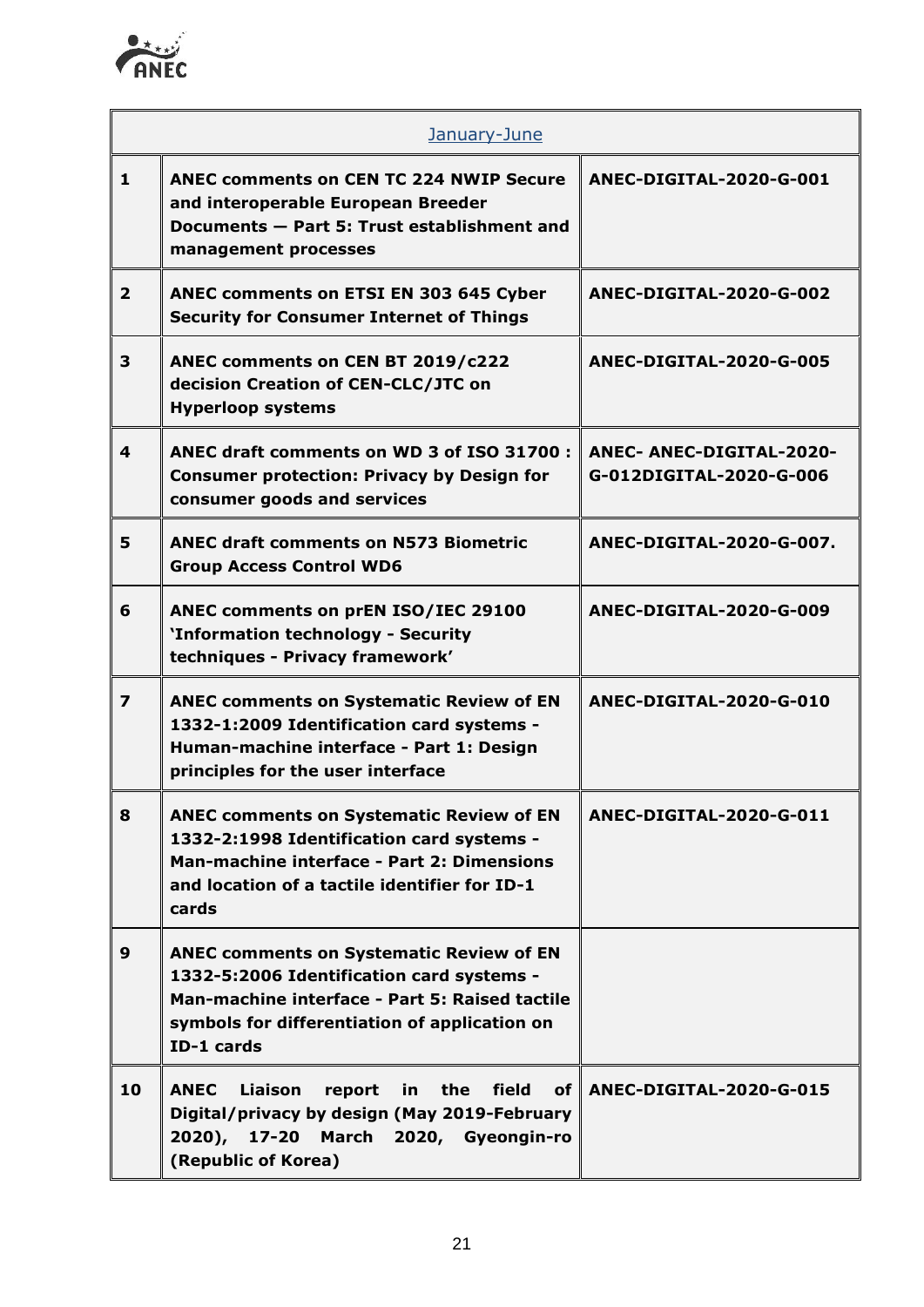

| 11                | ANEC contribution to EC CSN SG AI and new<br>technologies-cybersecurity and safety                                                                                                            | ANEC-DIGITAL-2020-G-019 |
|-------------------|-----------------------------------------------------------------------------------------------------------------------------------------------------------------------------------------------|-------------------------|
| $12 \overline{ }$ | ANEC comments on FprCEN/TS 17489-1<br>identification<br>Personal<br><b>Secure</b><br>$\blacksquare$<br>and<br>interoperable European Breeder Documents -<br><b>Part 1: Framework overview</b> | ANEC-DIGITAL-2020-G-041 |
| 13                | <b>ANEC comments on CEN-CENELEC response to</b><br>the EC White Paper on AI                                                                                                                   | ANEC-DIGITAL-2020-G-045 |
| 14                | ANEC comments on EP INI report on product<br>safety and new technologies                                                                                                                      | ANEC-DIGITAL-2020-G-051 |
| 15                | <b>ANEC comments on ANEC comments on CEN-</b><br><b>CENELEC response to the EC White Paper on AI</b>                                                                                          | ANEC-DIGITAL-2020-G-052 |
| 16                | <b>ANEC comments on CEN-CLC AI Focus Group</b><br><b>Roadmap</b>                                                                                                                              | ANEC-DIGITAL-2020-G-056 |
| 17                | ANEC comments on CEN TC 224 WG 18 N597<br><b>Biometric Group Access Control WD7</b>                                                                                                           | ANEC-DIGITAL-2020-G-059 |
| 18                | <b>ANEC comments on CEN-CLC JTC 13 Activation</b><br>of JT013027 TR on Biometric for access<br>control                                                                                        | ANEC-DIGITAL-2020-G-061 |
| 19                | <b>ANEC comments on CEN-CLC JTC 13 Activation</b><br>of JT013026 TR on Videosurveillance                                                                                                      | ANEC-DIGITAL-2020-G-060 |
| 20                | ANEC comments on CEN-CLC BTs endorsement   ANEC-DIGITAL-2020-G-062<br>of the 'CEN-CENELEC response to the EC White<br>Paper on AI'                                                            |                         |
| 21                | ANEC comments on ETSI EN 303 645 (V2.1.0<br>(2020-04) Cyber Security for Consumer<br><b>Internet of Things Baseline Requirements</b>                                                          | ANEC-DIGITAL-2020-G-064 |
| 22                | <b>ANEC</b><br>reply to<br>European Commission<br>consultation on the White Paper on Artificial<br><b>Intelligence - A European Approach</b>                                                  | ANEC-DIGITAL-2020-G-070 |
| 23                | <b>ANEC comments on CEN-CLC AI Focus Group</b><br>Roadmap (Addressing AI Ethics in the<br><b>European context)</b>                                                                            | ANEC-DIGITAL-2020-G-071 |
|                   | July-December                                                                                                                                                                                 |                         |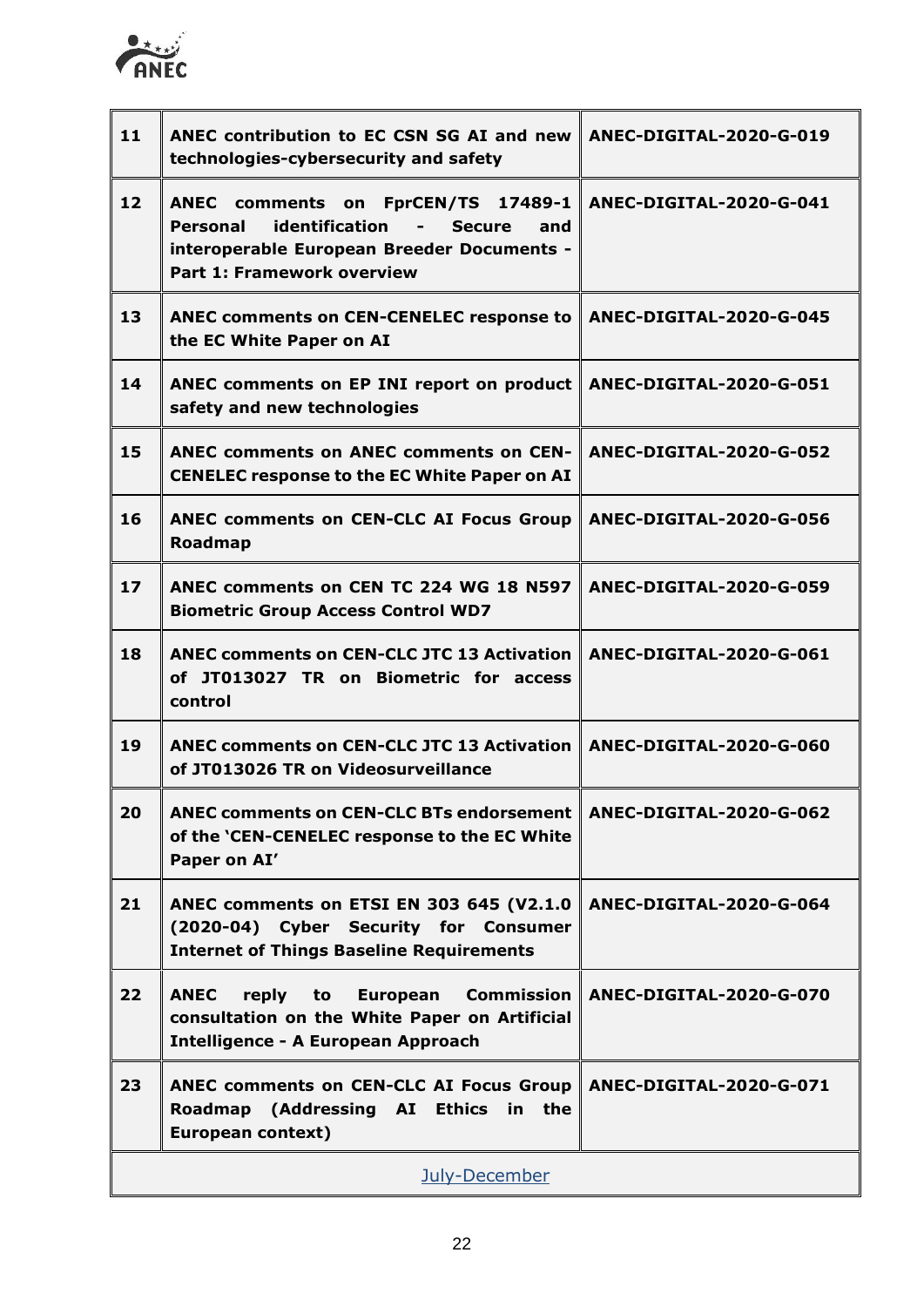

| 24 | <b>ANEC comments on CLC TC 106X -</b><br>Electromagnetic fields in the human<br>environment- proposal to skip the Formal<br>Vote for EN 50360prA1 and EN50566prA1 | ANEC-DIGITAL-2020-G-098 |
|----|-------------------------------------------------------------------------------------------------------------------------------------------------------------------|-------------------------|
| 25 | <b>ANEC comments on CEN-CENELEC Focus</b><br><b>Group Report: Roadmap on Artificial</b><br><b>Intelligence (AI)</b>                                               | ANEC-DIGITAL-2020-G-099 |
| 26 | <b>ANEC support for RED delegated acts</b><br>(Protection of privacy, of the networks and<br>against fraud)                                                       | ANEC-ML-2020-0044       |
| 27 | <b>ANEC comments on EC/ENISA SCCG FFT</b><br>Paper                                                                                                                | ANEC-ML-2020-0046       |

| SERVICES (22)           |                                                                                                                                                                                                                                                                                |                                                                                        |  |
|-------------------------|--------------------------------------------------------------------------------------------------------------------------------------------------------------------------------------------------------------------------------------------------------------------------------|----------------------------------------------------------------------------------------|--|
|                         | January-June                                                                                                                                                                                                                                                                   |                                                                                        |  |
| $\mathbf{1}$            | <b>ANEC comments to CEN BT TF on 'Advanced</b><br>beauty treatments' and CEN TC 409 'Beauty<br>Salons' to FprCEN/TS 17227 'Beauty salon<br>services - Advanced beauty treatments for<br>use with EN 17226:2017' December version<br>with proposed text for a consultation form | <b>10 January 2020</b><br>ANEC-PT-2019-HGS-018<br><b>ANEC-PT-2019-HGS-</b><br>018annex |  |
| $\overline{2}$          | <b>ANEC Comments to CEN/TC 136/WG 2</b><br>'Fitness centres' on WI 'Fitness Centres-<br><b>Requirements for centre amenities and</b><br>operation-Requirements for supervision and<br>staff'                                                                                   | 3 February 2020<br>ANEC-SERV-2019-G-076                                                |  |
| $\overline{\mathbf{3}}$ | <b>ANEC Comments on ISO/FDIS 22483</b><br>'Tourism and related services - Hotels -<br>Service requirements'                                                                                                                                                                    | 28 February 2020<br>ANEC-SERV-2020-G-003                                               |  |
| 4                       | <b>ANEC Comments to FV ballot on FprCEN/TS</b><br>17470 'Service model for social care alarms'                                                                                                                                                                                 | 3 March 2020<br>ANEC-PT-2020-HGS-002                                                   |  |
| 5                       | <b>ANEC Comments to ISO COPOLCO ballot on</b><br><b>NWI "Guidelines for organizations to increase</b><br>consumer understanding of online terms and<br>conditions"                                                                                                             | <b>10 March 2020</b><br><b>ANEC-SERV-2020-G-005</b>                                    |  |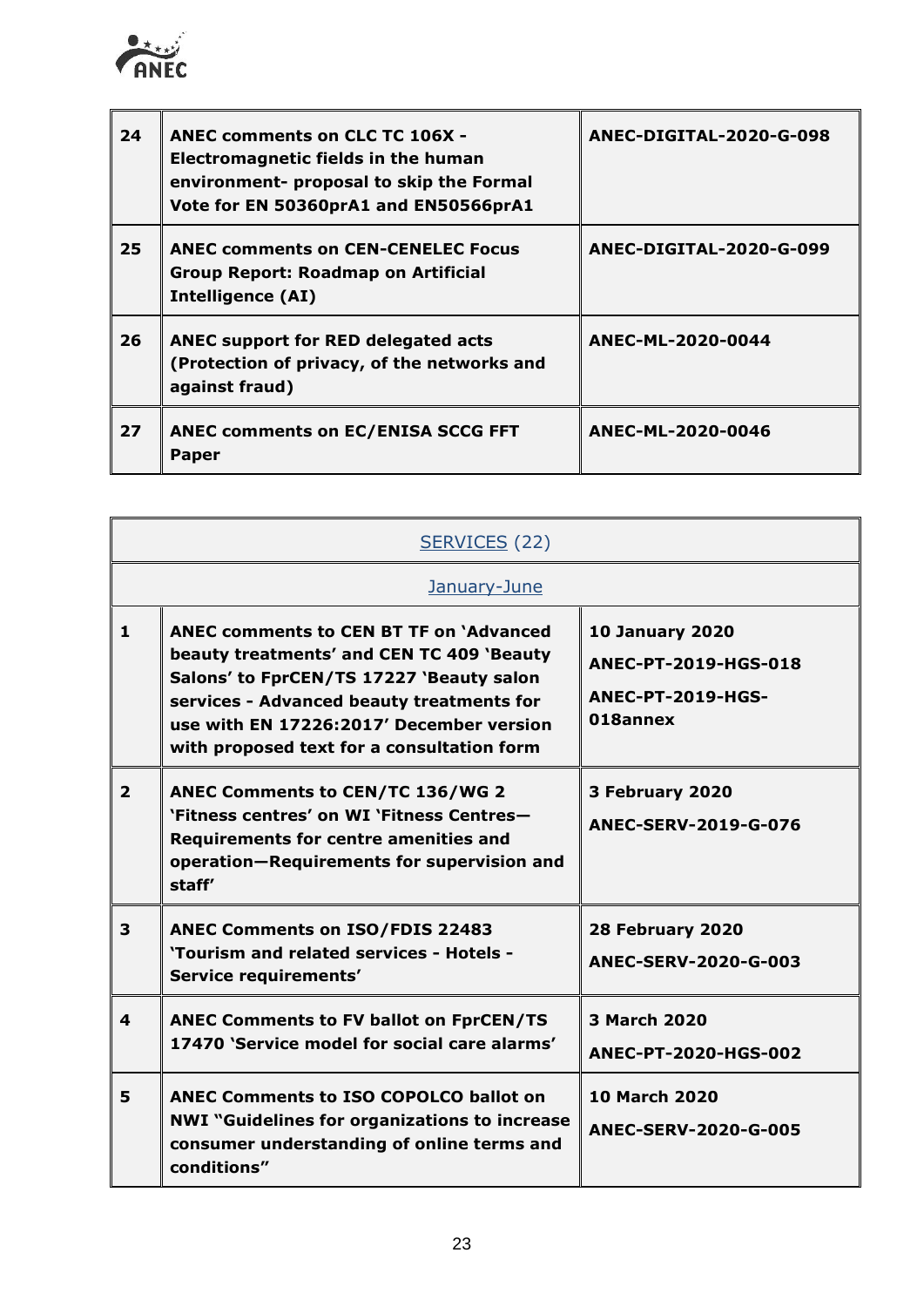

| 6                       | <b>ANEC Favourable opinion to the Formal Vote</b><br>ballot on FprEN 17398 'Patient involvement<br>in health care - Minimum requirements for<br>person-centred care'                                          | <b>5 March 2020</b><br>ANEC-2020-FV-F-003         |
|-------------------------|---------------------------------------------------------------------------------------------------------------------------------------------------------------------------------------------------------------|---------------------------------------------------|
| $\overline{\mathbf{z}}$ | <b>ANEC Comments to Formal Vote on FprEN</b><br>17398 Patient involvement in health care -<br>Minimum requirements for person-centred<br>care developed in CEN TC 450 'Patient<br>involvement in health care' | <b>6 April 2020</b><br>ANEC-PT-2020-HGS-003       |
| 8                       | <b>ANEC comments to Enquiry ballot on prEN</b><br>17478 'Transport services Customer<br>communications for passenger transport<br>services - A Universal Design'                                              | <b>16 April 2020</b><br>ANEC-SERV-2020-G-014      |
| 9                       | ANEC Favourable opinion to enquiry on prEN<br>17478:2020 'Transport services Customer<br>communications for passenger transport<br>services - A Universal Design'                                             | <b>16 April 2020</b><br>ANEC-2020-ENQ-F-003       |
| 10                      | <b>ANEC answer to Questionnaire ERGP WG</b><br><b>Access - Interconnection models and access</b><br>to international postal networks                                                                          | 18 May 2020<br><b>ANEC-SERV-2020-G-022</b>        |
| 11                      | <b>ANEC comments to ISO TC 228 ballot on</b><br>revision of ISO/NP 13810 ed.2 Tourism<br>services - Industrial tourism - Service<br>provision                                                                 | 27 May 2020<br><b>ANEC-SERV-2020-G-024</b>        |
| 12                      | <b>ANEC comments to ISO TC 228 on Draft</b><br>Resolution C 193/2020 Creation of WG 17<br><b>Tourist Visits</b>                                                                                               | 27 May 2020<br><b>ANEC-SERV-2020-G-025</b>        |
| 13                      | Comments on the first Working draft for the<br>revision of CEN/TS 14237 'Textiles for<br>healthcare and social services facilities'                                                                           | 1 June 2020<br><b>ANEC-CHILD-2020-G-062</b>       |
| 14                      | <b>ANEC Comments to WI 00136450 'Fitness</b><br>Centres - Requirements for centre amenities<br>and operation $-$ Requirements for<br>supervision and staff'                                                   | 4 June 2020<br>ANEC-SERV-2020-G-027               |
| 15                      | ANEC comments on ISO/PC 311 CIB<br>(Committee Internal Ballot) Appointment of<br>WG 1 Convenor & ISO 22458 Project Leader                                                                                     | <b>June 2020</b><br><b>ANEC-ACCESS-2020-G-023</b> |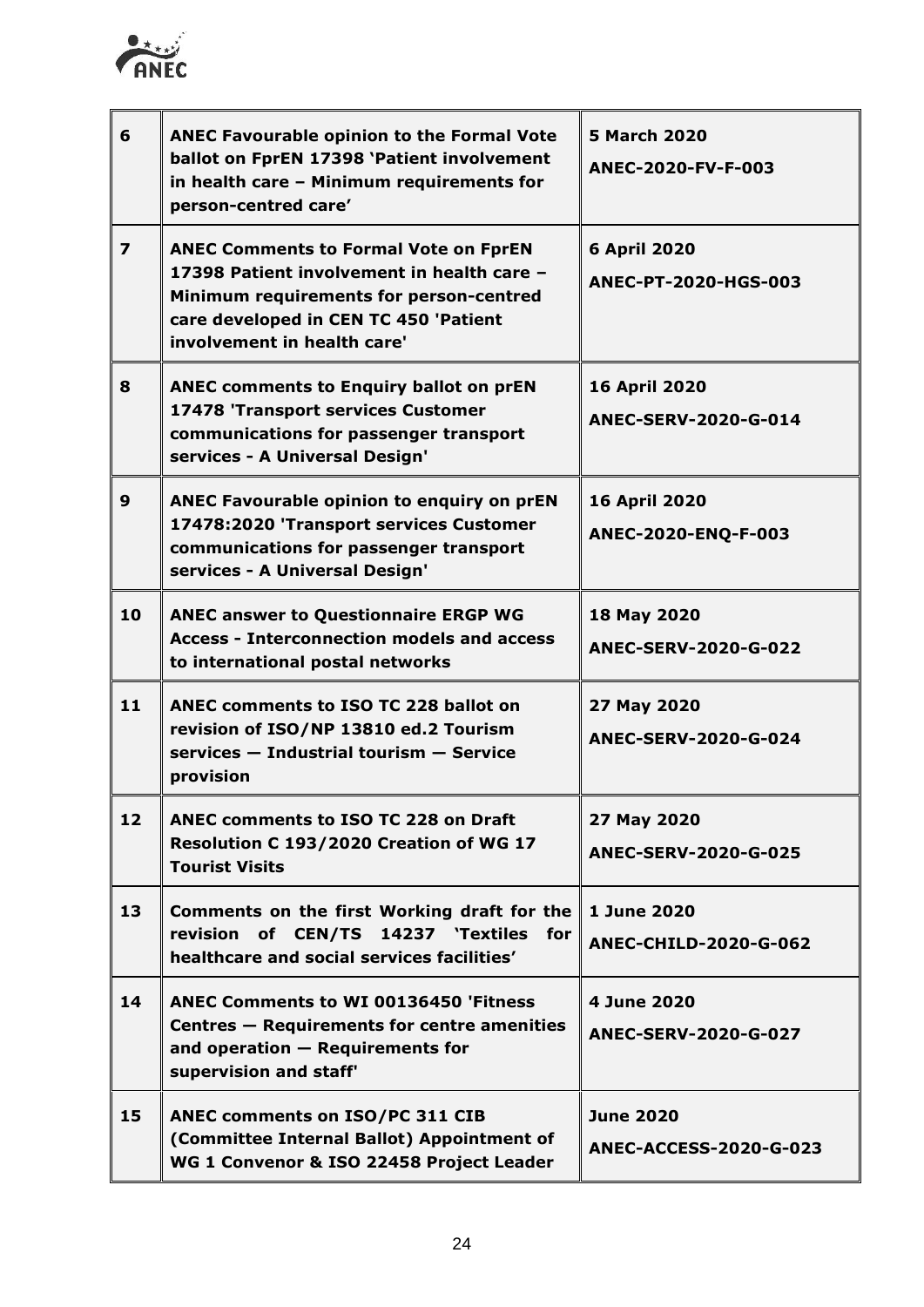

| 16 | <b>ANEC Expert's Report to ANEC network on the</b><br>current situation with regard to postal<br>services                                                                             | 18 May 2020<br>ANEC-SERV-2020-G-011               |
|----|---------------------------------------------------------------------------------------------------------------------------------------------------------------------------------------|---------------------------------------------------|
| 17 | <b>Additional ANEC Comments to WI 00136450</b><br>'Fitness Centres - Requirements for centre<br>$a$ menities and operation $-$ Requirements for<br>supervision and staff              | 9 June 2020<br><b>ANEC-SERV-2020-G-031</b>        |
| 18 | <b>ANEC Response to the European Payments</b><br><b>Council Public Consultation on the SEPA</b><br>Direct Debit Core Rulebook 2020 Change<br><b>Request</b>                           | <b>9 June 2020</b><br><b>ANEC-SERV-2020-G-030</b> |
| 19 | <b>ANEC comments to Enquiry draft prEN 17500</b><br>'Quality of care and support for older<br>persons'                                                                                | 30 June 2020<br>ANEC-PT-2020-HGS-004              |
|    | July-December                                                                                                                                                                         |                                                   |
| 20 | <b>ANEC Comment to ISO COPOLCO WG 18</b><br>'Consumer issues in services' about the<br>report N0126 'Identification of global<br>consumer issues 2020'                                | 6 July 2020<br><b>ANEC-SERV-2020-G-048</b>        |
| 21 | <b>ANEC Comment in response to the Request to</b><br>comment about N 1639 Future<br>standardization needs for the postal sector                                                       | 9 July 2020<br><b>ANEC-SERV-2020-G-041</b>        |
| 22 | <b>ANEC Favourable opinion to the enquiry</b><br>ballot on prEN 17500 'Quality of care and<br>support for older persons' developed in CEN T<br>449 'Quality of care for older people' | 14 July 2020<br>ANEC-2020-ENQ-F-009               |
|    |                                                                                                                                                                                       |                                                   |

| <b>SUSTAINABILITY (18)</b>                                                                                                                     |                                                 |
|------------------------------------------------------------------------------------------------------------------------------------------------|-------------------------------------------------|
| January-June                                                                                                                                   |                                                 |
| CI/ANEC input to IEC TC 61 WG49 'Circular<br>economy and material efficiency' on safety<br>implications for electrical household<br>appliances | <b>15 January 2020</b><br>ANEC-DOMAP-2020-G-003 |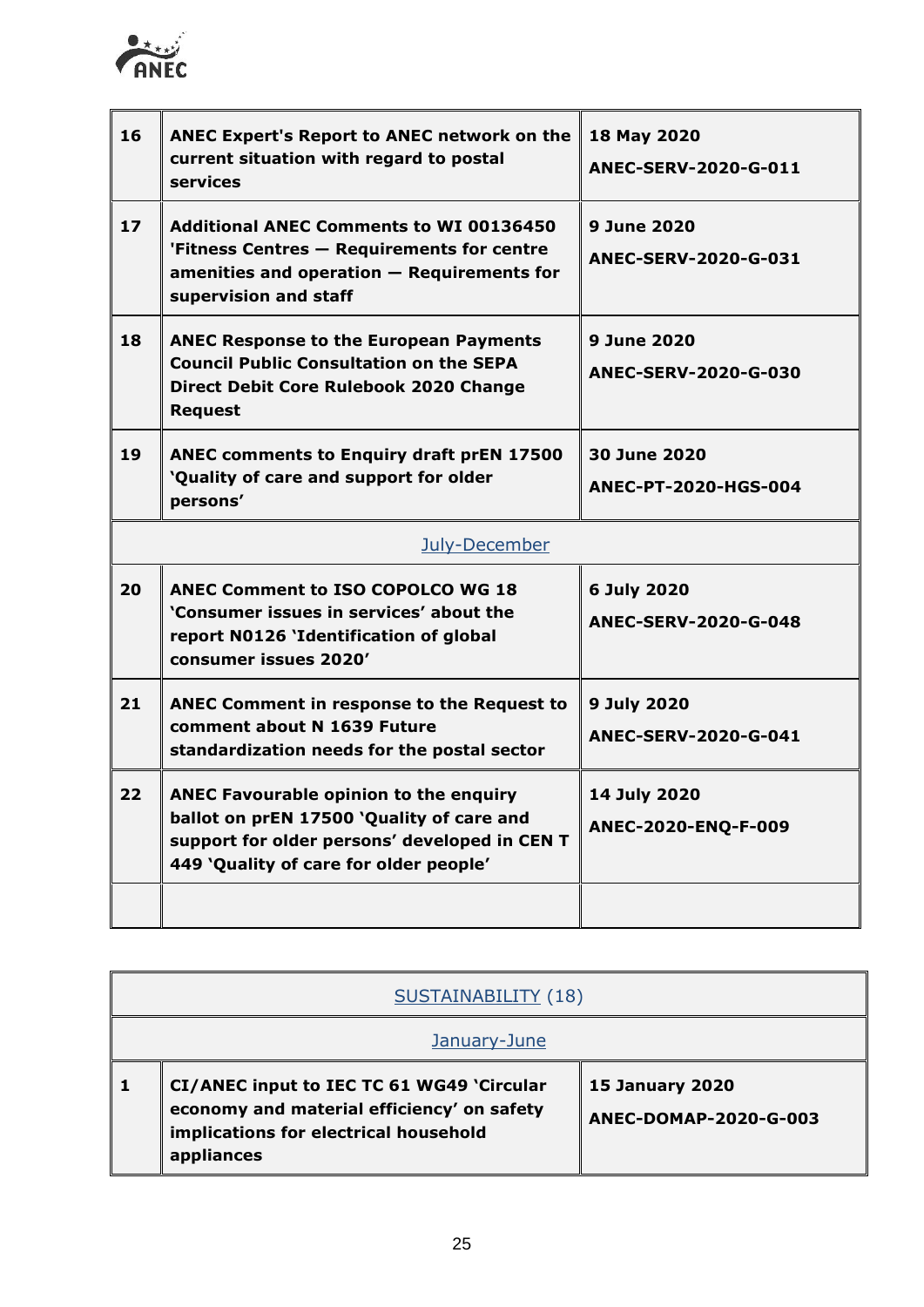

| 2 <sup>1</sup>          | ANEC comments to 2020 Roadmap for a new<br><b>Circular Economy Action Plan</b>                                                                                                                           | <b>17 January 2020</b><br>ANEC-SUST-2020-G-001      |
|-------------------------|----------------------------------------------------------------------------------------------------------------------------------------------------------------------------------------------------------|-----------------------------------------------------|
| 3                       | ANEC report to CEN SABE ENIS Team on<br>activities about Environmental aspects in<br>product standards and related EU policy<br>areas, September 2019-March 2020                                         | <b>11 March 2020</b><br><b>ANEC-SUST-2020-G-005</b> |
| 4                       | <b>ANEC Comments to draft CEN-CENELEC</b><br>position on the Green Deal                                                                                                                                  | <b>6 April 2020</b><br><b>ANEC-SUST-2020-G-010</b>  |
| 5                       | ANEC favourable opinion on FprEN 45553                                                                                                                                                                   | 23 April 2020<br>ANEC-2020-FV-F-006                 |
| 6                       | <b>ANEC Comments to WD 2 ISO 14020</b><br>'Communication of the environmental aspects<br>of products - Vocabulary, principles and<br>guidance' (revision)                                                | 22 April 2020<br><b>ANEC-SUST-2020-G-019</b>        |
| $\overline{\mathbf{z}}$ | <b>ANEC General comment on the Reference</b><br>Detergent Type D (TC59X WG2)                                                                                                                             | 27 April 2020<br><b>ANEC-SUST-2020-G-016</b>        |
| 8                       | <b>ANEC Comment to Second draft M543 Fourth</b><br><b>Annual report with Annex</b>                                                                                                                       | 12 May 2020<br><b>ANEC-SUST-2020-G-022</b>          |
| 9                       | ANEC's Response to 'Launch of the written<br>procedure on draft standardisation request<br>on ecodesian of household dishwashers.<br>washing machines and washer dryers'                                 | 12 May 2020<br>ANEC-SUST-2020-G-017                 |
| 10                      | ANEC Favourable opinion prEN ISO 34101-1<br>Sustainable and traceable cocoa - Part 1:<br><b>Requirements for cocoa sustainability</b><br>management systems (ISO 34101-1:2019)                           | 13 May 2020<br>ANEC-2020-ENQ-F-004                  |
| 11                      | ANEC Favourable opinion prEN ISO 34101-2<br>Sustainable and traceable cocoa - Part 2:<br>Requirements for performance (related to<br>economic, social and environmental aspects)<br>$(ISO 34101-2:2019)$ | 13 May 2020<br>ANEC-2020-ENQ-F-005                  |
| 12                      | <b>ANEC Comments to enquiry ballot on prEN</b><br>ISO 34101-1 Sustainable and traceable cocoa<br>- Part 1: Requirements for cocoa                                                                        | 13 May 2020<br><b>ANEC-SUST-2020-G-023</b>          |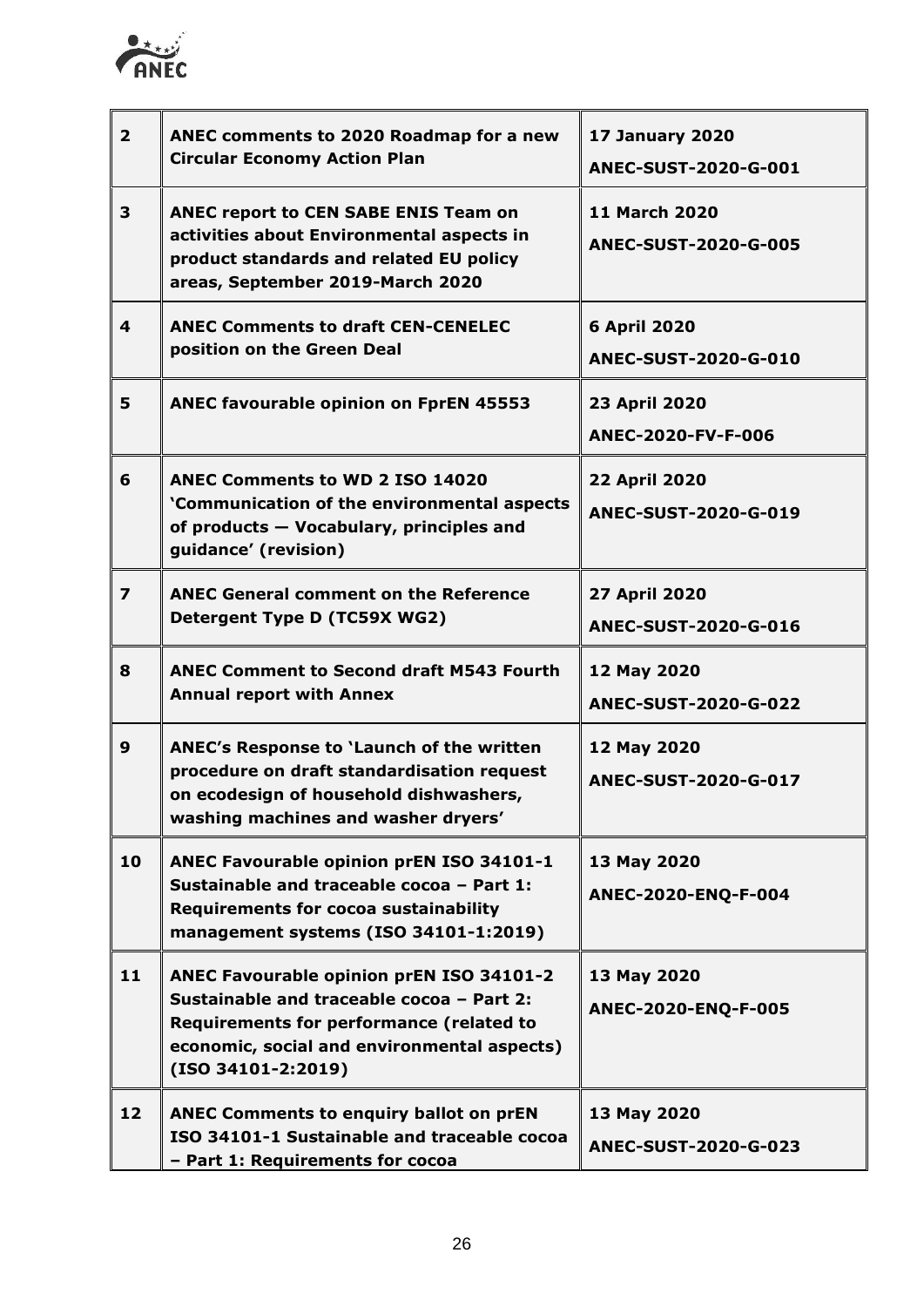

|    | sustainability management systems (ISO<br>34101-1:2019)                                                                                                                                                                  |                                                                                    |
|----|--------------------------------------------------------------------------------------------------------------------------------------------------------------------------------------------------------------------------|------------------------------------------------------------------------------------|
| 13 | <b>ANEC Comments to enquiry ballot on prEN</b><br>ISO 34101-2 Sustainable and traceable cocoa<br>- Part 2: Requirements for performance<br>(related to economic, social and<br>environmental aspects) (ISO 34101-2:2019) | 13 May 2020<br>ANEC-SUST-2020-G-024                                                |
| 14 | <b>ANEC Favourable opinion on FprEN IEC</b><br>62885-7:2020 Dry-cleaning robots for<br>household or similar use - Methods for<br>measuring the performance                                                               | 15 May 2020<br>ANEC-2020-FV-F-007                                                  |
| 15 | <b>ANEC general comment on Standardization</b><br>meeting on noise - Aspect "consumer<br>relevant testing"                                                                                                               | 26 May 2020<br><b>ANEC-SUST-2020-G-029</b>                                         |
| 16 | <b>ANEC liaison Report to ISO TC 207</b><br>'Environmental management' and its<br>subcommittees SC 3, SC 4 and SC 7                                                                                                      | <b>June 2020</b><br>ANEC-SUST-2020-G-034<br>ANEC-ML-2020-0040<br>ANEC-ML-2020-0041 |
| 17 | <b>ANEC input to EC Consultation on Roadmap</b><br>for Communication Chemicals Strategy for<br><b>Sustainability (toxic-free EU environment)</b>                                                                         | 17 June 2020<br><b>ANEC-SUST-2020-G-028</b>                                        |
|    | July-December                                                                                                                                                                                                            |                                                                                    |
| 18 | <b>ANEC Comments about AFNOR proposal to set</b><br>up a new ISO TC on Social Responsibility<br>(ISO/TS/P 289)                                                                                                           | 14 July 2020<br>ANEC-WP1-2020-G-027                                                |
|    |                                                                                                                                                                                                                          |                                                                                    |

| <b>TRAFFIC &amp; MOBILITY (21)</b> |                                                                                                      |                             |
|------------------------------------|------------------------------------------------------------------------------------------------------|-----------------------------|
| January-July                       |                                                                                                      |                             |
|                                    | ANEC comments on CEN BT 2019/c222<br>decision Creation of CEN-CLC/JTC on<br><b>Hyperloop systems</b> | ANEC-DIGITAL-2020-G-005     |
| $\overline{\mathbf{2}}$            | CEN/TC 278 PT1605 - Presentation by ANEC                                                             | <b>ANEC-TRAF-2020-G-004</b> |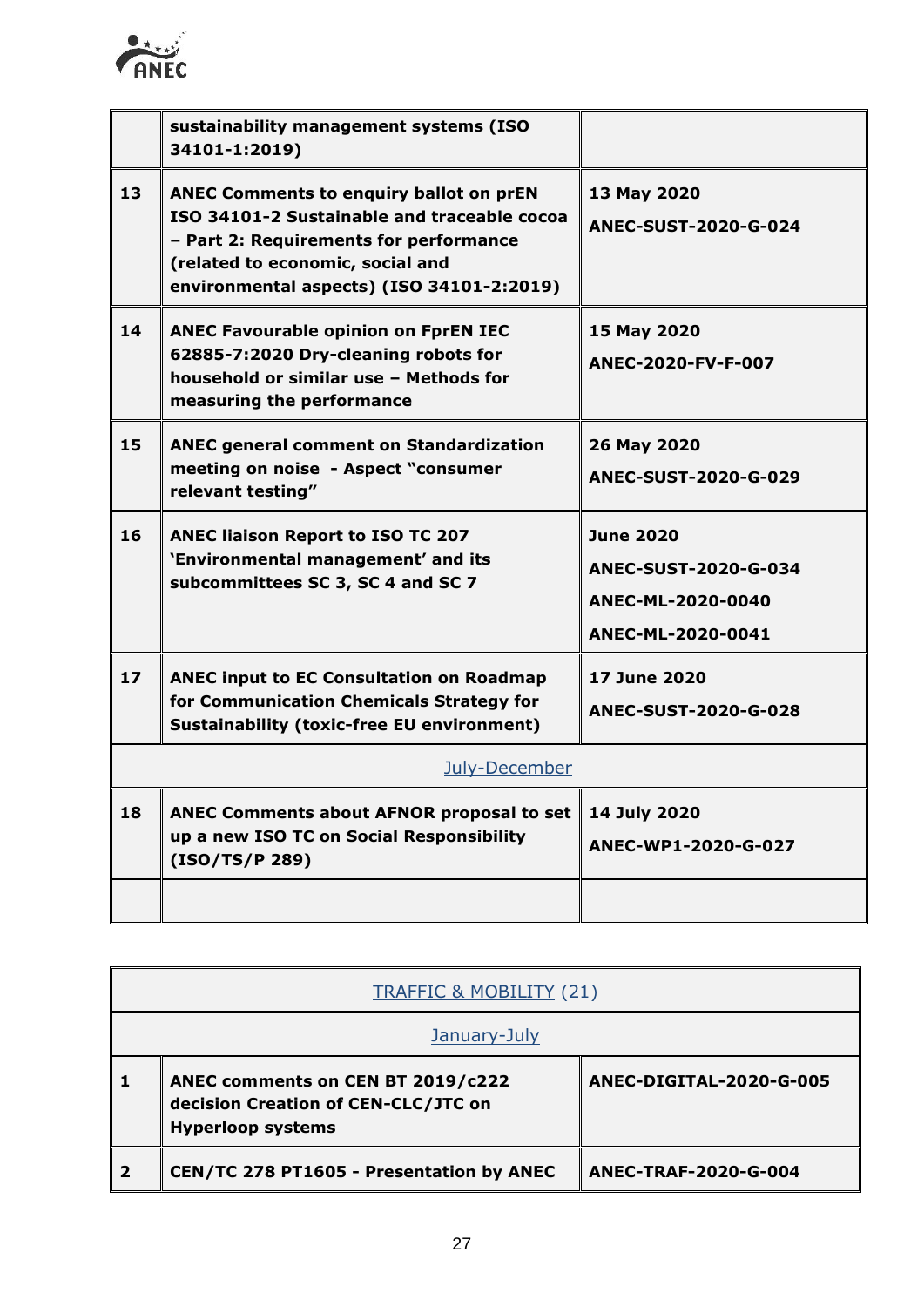

|                         |                                                                                                                                                                                    | 11 February 2020                              |
|-------------------------|------------------------------------------------------------------------------------------------------------------------------------------------------------------------------------|-----------------------------------------------|
| 3                       | <b>ANEC Comments: on ISO 4210-10 'electric</b><br>bicycles'                                                                                                                        | <b>ANEC-TRAF-2020-G-002</b><br>7 January 2020 |
| $\overline{\mathbf{4}}$ | ANEC comments to 'Evaluation of the 2011<br><b>White Paper 'Roadmap to a Single European</b><br>Transport Area - Towards a competitive and<br>resource efficient transport system' | ANEC-TRAF-2020-G-006<br><b>5 March 2020</b>   |
| 5                       | <b>White Paper Civic Society Interview ANEC</b><br><b>Response</b>                                                                                                                 | ANEC-TRAF-2020-G-024<br><b>9 March 2020</b>   |
| 6                       | ANEC supports the publication of the content<br>of ISO/DIS 4210-10 as a technical<br>specification                                                                                 | <b>ANEC-TRAF-2020-G-008</b><br>31 March 2020  |
| $\overline{\mathbf{z}}$ | ANEC support for the revision of EN 16062 '<br>ITS- ECall high level application requirements<br>(HLAP) using GSM/UMTS circuit switched<br>networks'                               | ANEC-TRAF-2020-G-010<br><b>31 March 2020</b>  |
| 8                       | <b>ANEC reply to Public Consultation: Proposal</b><br>for a Partnership on CCAM - Connected,<br><b>Cooperative and Automated Mobility</b>                                          | <b>ANEC-TRAF-2020-G-011</b><br>2 April 2020   |
| 9                       | ANEC reply to survey for Supporting study for<br>DG MOVE of the European Commission on<br>Activities 3.2, 3.3 and 3.4 of the new working<br>programme of the ITS Directive         | <b>ANEC-TRAF-2020-G-012</b><br>2 April 2020   |
| 10                      | ANEC reply to priorities and interest in the<br>sub-groups of the CCAM Platform                                                                                                    | ANEC-TRAF-2020-G-013<br><b>9 April 2020</b>   |
| 11                      | <b>ANEC support to 9 month Tolerance Request</b><br>on WI 00333058 prCEN/TR "Cycles -<br>Composite material used in bicycles"                                                      | ANEC-TRAF-2020-G-015<br>14 April 2020         |
| 12                      | <b>ANEC Comments to Consultation on draft</b><br>standardisation request for batteries                                                                                             | ANEC-WP1-2020-G-010<br><b>16 April 2020</b>   |
| 13                      | Feedback on options and presentation by<br><b>ANEC CASP 2020 on CRS</b>                                                                                                            | <b>ANEC-TRAF-2020-G-021</b><br>30 April 2020  |